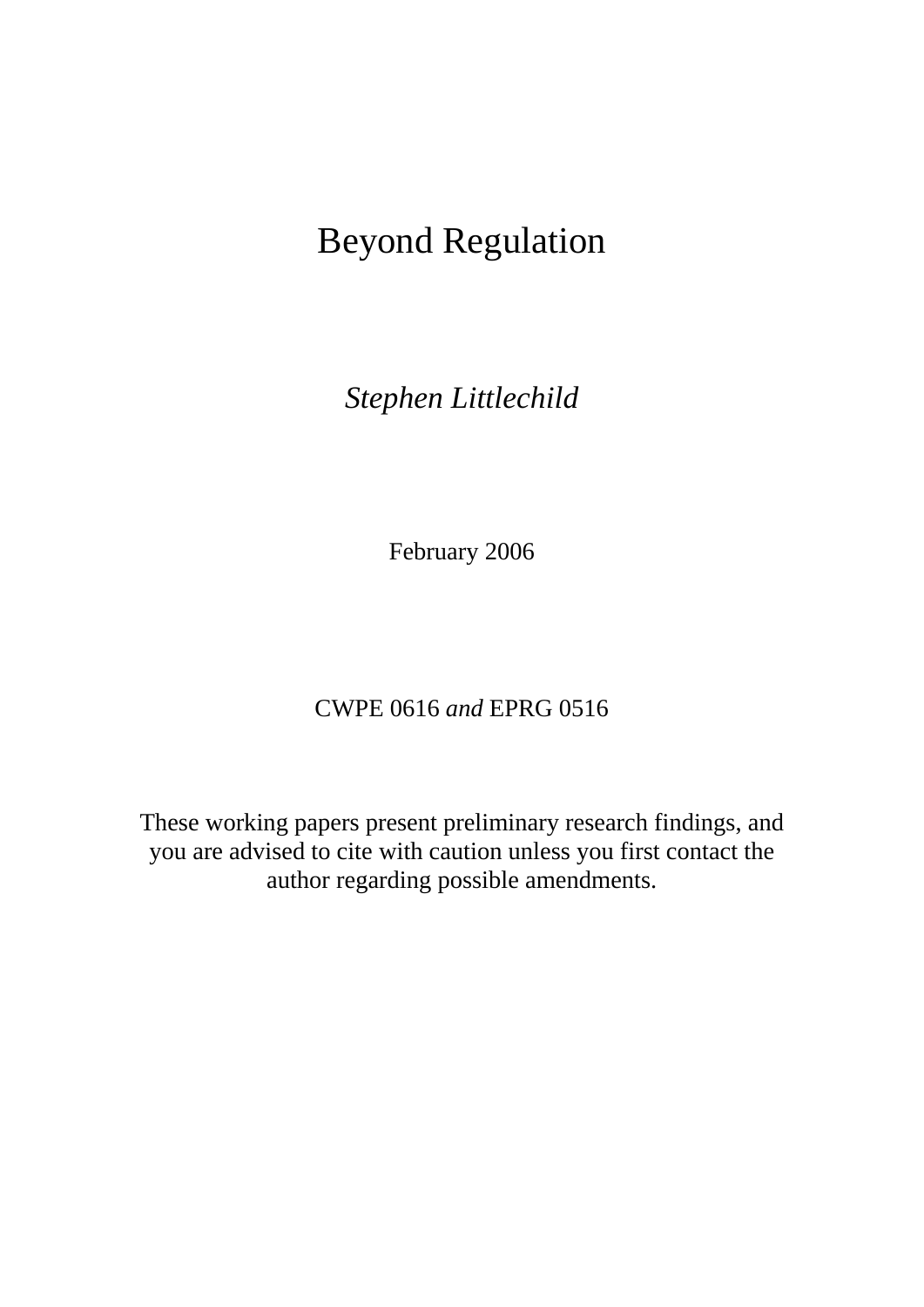# **Beyond Regulation**

# Stephen Littlechild\*

### IEA/LBS Beesley Lectures on Regulation series XV

4 October 2005 Revised version 12 October 2005

### **Introduction**

This is a welcome opportunity to revisit and then extend some of the themes that I explored in my Beesley lecture four years ago.<sup>1</sup> I start with competition and regulation but then I want to go beyond that, to look at some possible new ways of reducing regulation of the monopoly sectors of the utility industries.

The first part of this paper looks briefly at the evolution of what the previous lecture called 'the standard model' of electricity reform, and in particular the role of government. The second part looks at the development of competitive markets in the electricity sector, both wholesale and retail, and the role of regulation there. The third and final part of the paper looks at alternatives or complements to traditional regulation of electricity transmission and distribution networks. My title 'Beyond Regulation' is not intended to suggest that in future there is no need for regulation, but rather to suggest that we should look beyond its presently accepted role.

I shall illustrate the lecture with empirical material, initially from the UK but also from the US including California and Florida, the Nordic countries, Australia and Argentina. The arguments and illustrations are taken mainly from my own research over the last few years.<sup>2</sup> Although the examples are limited to the electricity sector, I believe there is scope for applying several of the suggested regulatory initiatives to the utility sector generally.

<sup>\*</sup> Emeritus Professor, University of Birmingham, and Senior Research Associate, Judge Business School, University of Cambridge.

<sup>&</sup>lt;sup>1</sup> "Electricity: Regulatory Developments from Around the World", IEA/LBS Beesley lectures on regulation series XI, 9 October 2001, reprinted in Colin Robinson (ed.) *Competition and Regulation in Utility Markets,* London: Institute of Economic Affairs and London Business School*,* 2003, pp 61-87. Some similar themes to those explored in the present paper are set out in my Foreword to F Perry Sioshansi and Wolfgang Pfaffenburger (eds.) *International experience in restructured electricity markets: What works,*  what does not, and why? Elsevier, 2006 (forthcoming).

<sup>&</sup>lt;sup>2</sup> Some of this research has been undertaken with colleagues mentioned in the text, to whom I am extremely grateful for assistance. Nonetheless, to avoid implicating them in what follows, I should emphasise that this paper represents a strictly personal view. With the same disclaimer, I should like to thank many colleagues and officials worldwide for helpful assistance in obtaining and clarifying data, including Gert Brunekreeft, Bill Heaps, Roy Hrab, Paul Joskow, Greg Mathews, Alan Moran, Susan Pelmore, Mike Renfro, Jessica Studdert, Calvin Timmerman, Claire Tyler and Lisa White.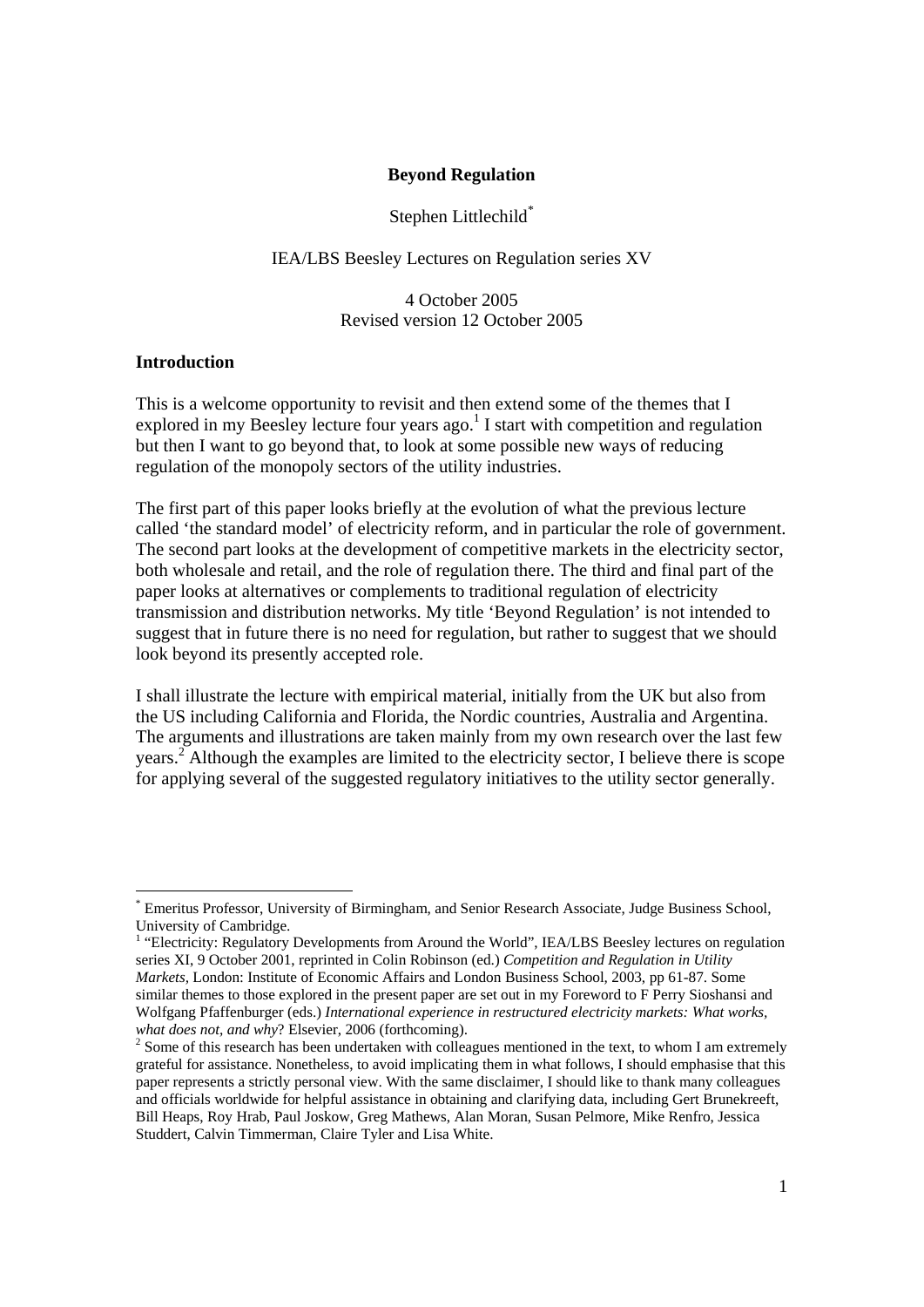# PART ONE: THE EVOLUTION OF THE STANDARD MODEL

### **Competition and regulation**

The UK approach to regulating the privatised utilities – perhaps I should say the original UK approach - might be summed up in the phrase: competition where possible, regulation where not. Competition was seen as responding to the wishes of customers themselves, as encouraging efficient production and investment, as stimulating product differentiation and innovation, and as passing on these benefits to customers.

Regulation was more problematic. Conventionally, regulation was held to protect customers from monopoly. But economists had increasingly come to see it as protecting utilities rather than customers, as costly and intrusive, as reducing the incentives to efficiency and providing the opportunity to 'gold-plate', as distorting outputs away from what customers themselves wanted towards what regulators wanted, and as likely to discourage or delay change and innovation. The UK therefore sought to provide a new kind of regulation, one that would improve the incentives to efficiency in the monopoly sectors and encourage innovation. Regulation was nonetheless seen as a last resort, appropriate only where the other and better method of competition was unlikely to be applicable.

My previous lecture suggested the concept of a "standard model". Broadly speaking, this acknowledged that networks would continue to be monopolies that would need regulation. In contrast, goods and services supplied over those networks could be subject to competition and would not need the same degree of intensive sector regulation. Some restructuring was typically required to separate these monopoly and competitive elements of an industry, and to secure sufficiently competitive markets from the beginning.

I suggested that this standard model had increasingly been adopted worldwide, but that two separate trends were then identifiable. There were moves to extend and refine the standard model where it was in course of implementation. At the same time, however, there was some reaction against it, especially following the events in California. There were now more proposals for government to supplement and influence regulation, or even to replace market and regulatory outcomes by its own decisions.

Moves to extend the model to additional countries have since largely come to a halt. For example, I noted that the model was then under active consideration in several countries including Mexico, the Philippines, India and Thailand. There have been few if any subsequent developments there, at least on privatisation and competition. Regulatory bodies have indeed been set up, but they don't yet have much of a private or competitive market to regulate. The World Bank, too, is now more cautious about privatisation and is rethinking its stance.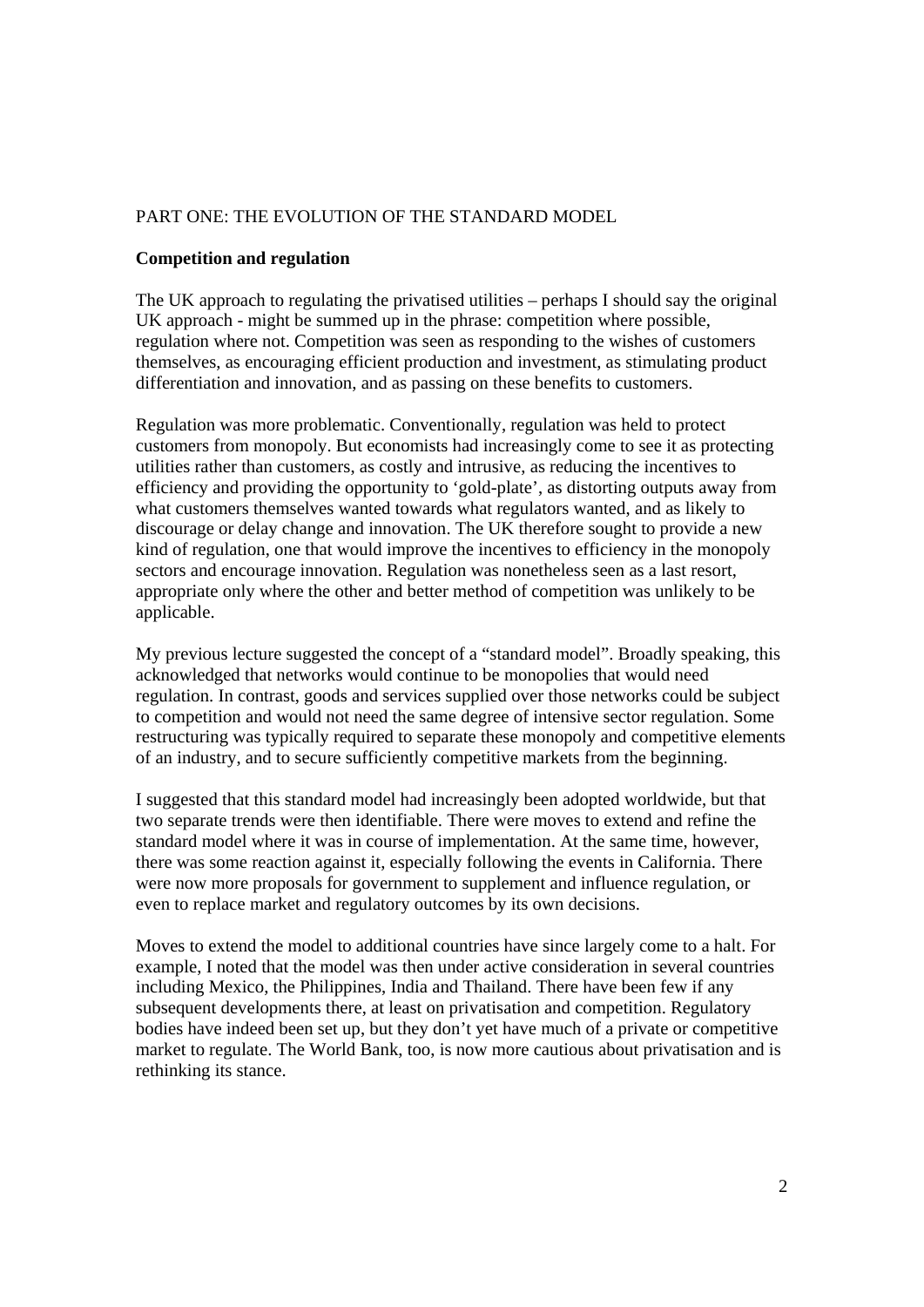However, in those countries that had substantially accepted the standard model there has been continued implementation and refinement. Examples here would include the various separation and retail market directives in the EU, although there has been disappointingly little appetite for dealing with market power in national energy markets. Residential retail markets have opened in Texas and some states of Australia. I noted in the previous lecture that two countries – Germany and New Zealand – had resisted sector regulation as being unnecessary and inappropriate, but that both countries were running into difficulties.<sup>3</sup> Since then, they have both established sector regulators.

To some extent, the view that competitive sectors of the industry did not need regulation was an oversimplification. We now see more clearly than before that introducing and monitoring competition can itself require substantial regulatory effort. That must be at least part of the explanation for the fivefold increase in the cost of UK electricity and gas regulation in the period up until 2001. Admittedly the cost has reduced somewhat since then and Ofgem has recently imposed an RPI-X price cap on itself.

### **The increasing role of government**

There is also further evidence of government supplementing or replacing the role of regulation. Governments do not always want the outcome of a competitive or regulated market, and sometimes prefer to take their own decisions. UK policy illustrates this.

The Utilities Act 2000 replaced the individual gas and electricity regulators by a commission (the Gas and Electricity Markets Authority GEMA), which at present has 12 members (of which 7 are non-executives). The Authority must publish its forward work programme, and before that its draft forward work programme, and consider representations and objections to it. These steps might be expected to reduce the speed of regulatory decision-making and to discourage innovation.

The Act also increased the influence of government. For example, it provided that the Secretary of State shall issue guidance on social and environmental issues in relation to electricity, to which the Authority must have regard. It abolished the electricity consumer committees appointed by the Director General, and substituted a new Council with members appointed by the Secretary of State. The Secretary of State was given extensive new powers: to impose energy efficiency and renewable energy obligations on suppliers, to modify licences where he considers it expedient to implement new trading arrangements, and to require transmission and distribution companies and suppliers to adjust their charges to help disadvantaged groups of electricity customers.<sup>4</sup>

<sup>&</sup>lt;sup>3</sup> Other have documented problems in these countries. For example, it has been estimated that NZ distribution network revenues have been about \$200m per year higher than they might otherwise have been. Geoff Bertram and Dan Twaddle, "Price-cost margins and profit rates in New Zealand electricity distribution networks since 1994: the cost of light handed regulation", *Journal of Regulatory Economics*, Vol. 27, No. 3, May 2005, pp. 281-308.

<sup>&</sup>lt;sup>4</sup> The Energy Act 2004 further increased the role of government. For example, s134 gives the Secretary of State power to modify licence conditions if he considers it necessary or expedient for the purpose of implementing new trading and transmission arrangements; s172 requires the Secretary of State to publish an annual report to Parliament on security of supply (covering short-term and long-term availability of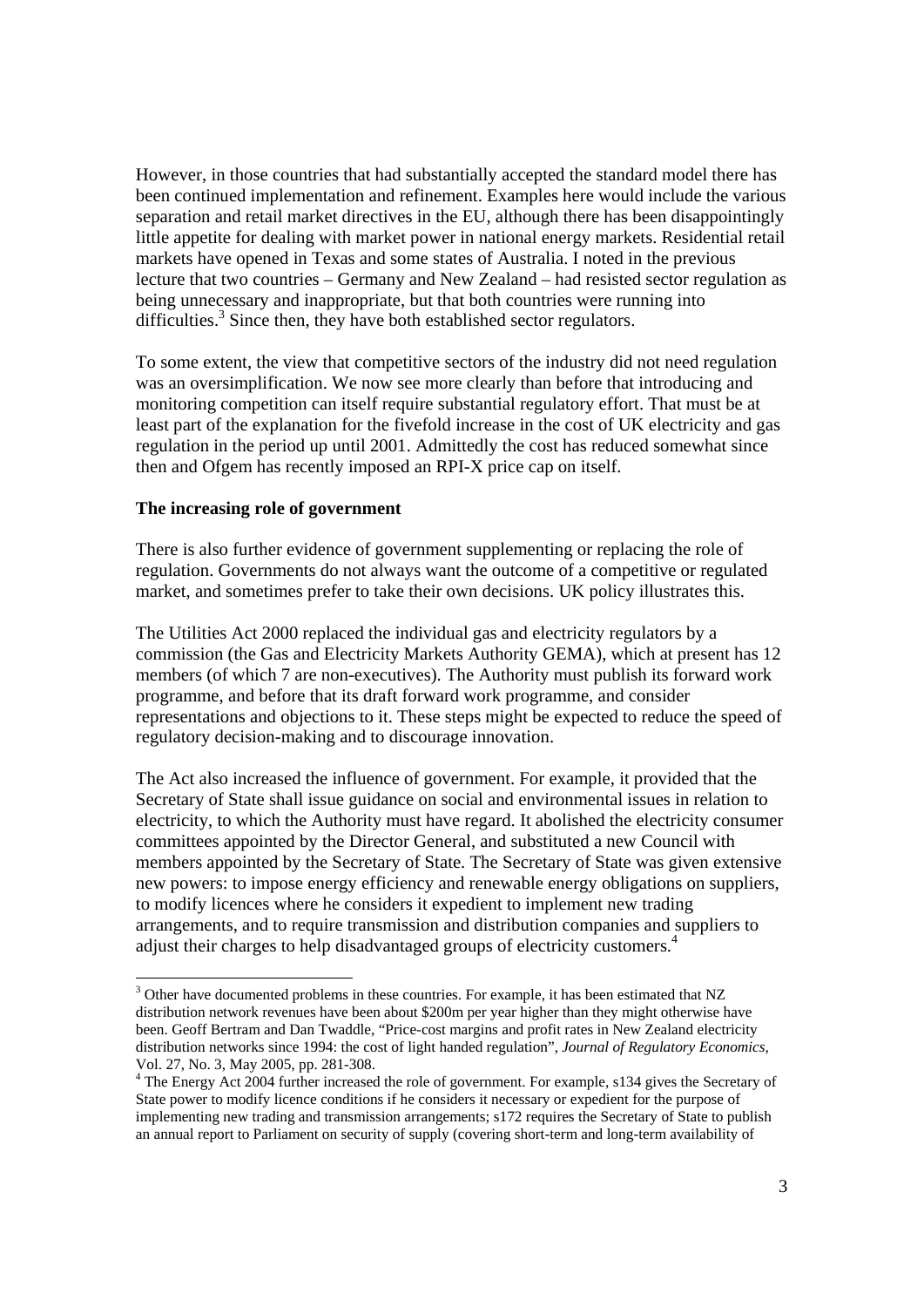These powers have been exercised and they have not been negligible. Energy efficiency obligations on suppliers imposed by the regulator originally cost £1 per year per electricity customer. The latest proposals by the Government will cost about £8 per energy customer per year.

The Government is also increasing the requirements on suppliers to source a specified percentage of their electricity from renewable sources. The cost per customer of the renewables obligation has been calculated at over £400m in 2003/4.<sup>5</sup> It is likely to increase significantly over time, as the severity of the obligation increases.<sup>6</sup> The National Audit Office has estimated that the cost of these subsidies will rise to £6.5 billion (cumulative) by 2010 and to £12.5 billion by 2015.<sup>7</sup>

A recent seminar invitation began as follows:

Energy policy is one of the most important challenges facing Labour in its third term – with major issues including meeting the ambitious targets in the energy white paper to reduce carbon dioxide emissions, with important implications for the public debates and policy agenda around both renewables and the future of nuclear power; the security of the energy supply; affordability and social justice concerns with rising prices; and how to effectively improve energy efficiency among both business and domestic consumers.

The new Energy Minister will lead this high-level seminar discussion and address how the government will deal with these policy and political challenges: of environmental sustainability, security and affordability.<sup>8</sup>

 electricity and gas for meeting the reasonable demands of consumers, including assessments of generating, transmission and distribution capacity, to prepared jointly with GEMA); ss184-5 empower the Secretary of State to order transmission licensees to reduce transmission charges in areas of high distribution cost and to order distribution companies to pass on such reductions to suppliers, and to limit transmission charges to renewable generators in high cost areas (presumably remote locations); and ss154-169 empower the Secretary of State to apply for energy administration orders for companies in financial difficulties, to give indemnities and guarantees and to modify licences. The Act also further circumscribes the regulator's powers. For example, s173 gives interested parties the right to appeal to the Competition Commission GEMA's decisions on all industry codes; and s178 imposes an additional duty (on the Secretary of State and GEMA) to have regard to best regulatory practice (regulatory activities should be transparent, accountable, proportionate, consistent and targeted only at cases in which action is needed).  $<sup>5</sup>$  In 2003/4 the total renewables obligation in Great Britain was 13.6 MWh. Multiplying this by the buyout</sup>

price of £30.51/MWh gives a total cost to consumers of £416m. *The Renewables Obligation, Ofgem's second annual report*, Ofgem February 2005, 44/05, para 1.20.

 $6$  The present obligation rises from 4.3% renewable in 2003/4 to 10.4% renewable by 2010/11 and thereafter increases by 1% per year until it reaches 15.4% in 2015/6, at which level it remains until 2027.<br>Renewables Obligation Order (ROO) 2005, Statutory Instrument number 926, at www.opsi.gov.uk. <sup>7</sup> The Times, 15 September 2005, p. 54. The total cost over the period 2003/04 to 2026/27 was estimated at £21bn. This implied a support cost of £50-£140/tonne of  $CO_2$  avoided, noted as high in relation to current valuations of carbon of well under £10/tonne CO<sub>2</sub> avoided. Oxera, *Economic analysis of the design, cost and performance of the UK Renewables Obligation and capital grants scheme*, Report prepared for the National Audit Office, January 2005. National Audit Office, *Department of Trade and Industry: Renewable Energy*, Report by the Comptroller and Auditor General, HC 210 Session 2004-5, London: The Stationery Office Limited, 11 February 2005. House of Commons Committee of Public Accounts, *Department of Trade and Industry: Renewable Energy*, Sixth Report of Session 2005-06, HC 413, 15 September 2005, London: The Stationery Office Limited.

8 Fabian Society, Environmental Policy Network Seminar, 30 June 2005.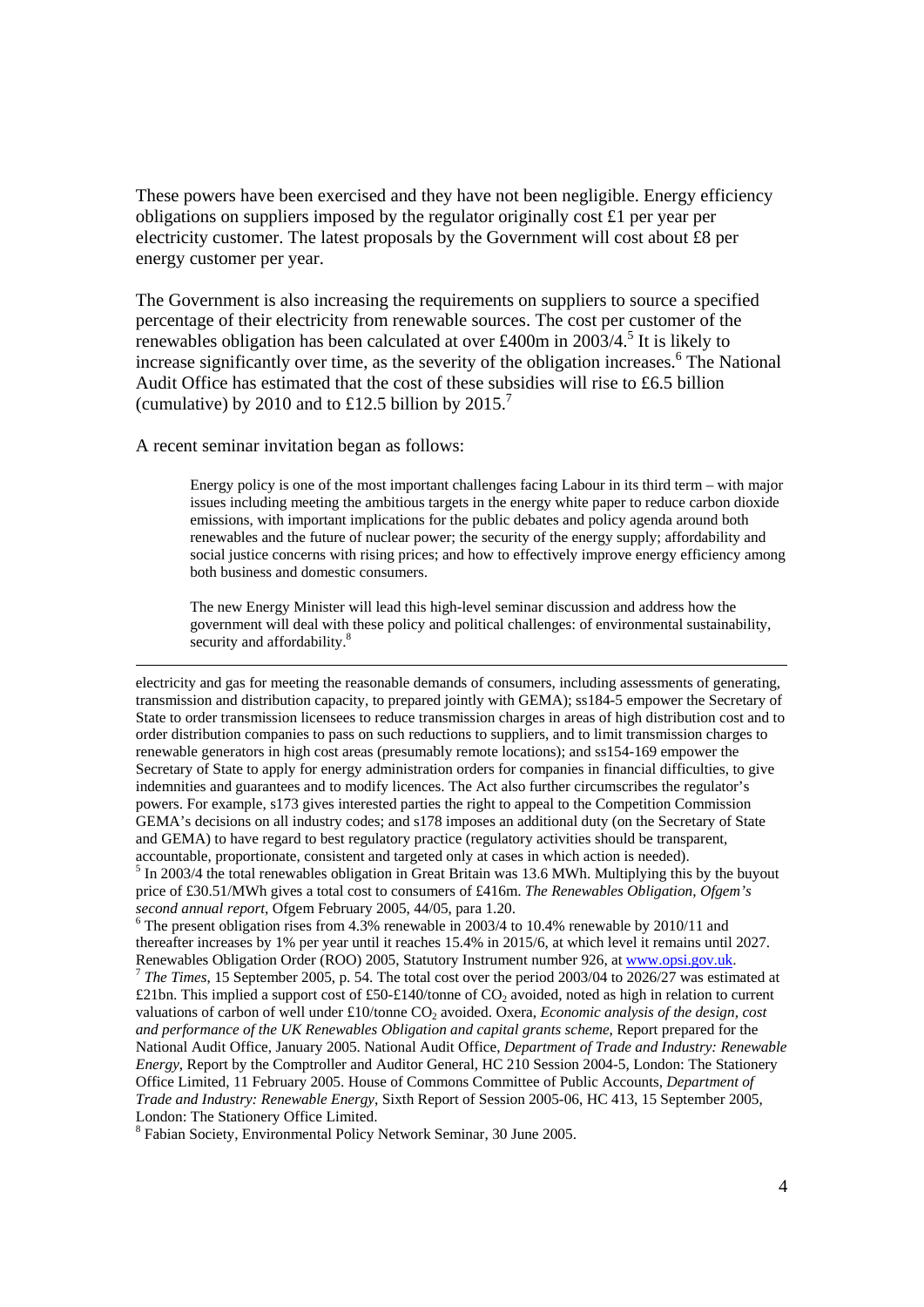Energy policy, emissions, renewables, nuclear power, security of supply, affordability and social justice, rising prices and energy efficiency - is it not remarkable that all these important issues concerning the future of the industry are now the responsibility of the government rather than the market or the regulator? And also remarkable that responsibility for these important long term issues is best discharged by appointing seven different energy ministers in eight years - including four in the last 18 months?

This is not quite what I had in mind in arguing for reducing the role of regulation. I am interested in ways of reducing regulation that transfer important decisions to customers and other market participants rather than to government.

# PART TWO: THE DEVELOPMENT OF COMPETITIVE ELECTRICITY MARKETS

# **Wholesale markets: the gains from privatisation**

The introduction of privatisation, deregulation and competition into electricity markets seems to have produced both gains and pains worldwide. I shall look in turn at the wholesale and retail sectors.

Increasingly, economists are documenting and quantifying the productivity gains in the wholesale markets.<sup>9</sup> An important and innovative early calculation, which has been much copied, was by David Newbery and Michael Pollitt at Cambridge.<sup>10</sup> They calculated that privatising the Central Electricity Generating Board (CEGB) led to operating cost savings and reduced costs of capital expenditure with a net present value of about £9 billion.

Geoff Horton and I have been looking again at this calculation. We make two modifications. First, we note that generation costs have continued to reduce since the time of their study. Second, we argue that, in the absence of privatisation, the CEGB would have engaged in a more extensive and costly programme of building coal and nuclear plant than the study assumed. Our preliminary calculations, which are still in progress, suggest that the benefits of privatisation were of the order of twice what Newbery and Pollitt calculate. This confirms their conclusion that privatisation was beneficial in aggregate.

But who gets these benefits? Have prices to consumers gone down to reflect these cost savings, or have they gone up? There have been concerns about such issues in newlyliberalised electricity markets all around the world. Newbery and Pollit concluded that

<sup>&</sup>lt;sup>9</sup> E.g. Catherine Wolfram, "The efficiency of electricity generation in the US after restructuring", in James Griffin and Steve Puller (eds.), *Electricity Deregulation: Choices and Challenges*, Chicago and London: University of Chicago Press, 2005, and subsequent papers by the same author.

<sup>&</sup>lt;sup>10</sup> David M Newbery and Michael G Pollitt, "The Restructuring and Privatisation of Britain's CEGB - was it Worth it?" *The Journal of Industrial Economics*, Vol. XLV, No. 3, September 1997, pp. 269-303. Later work applied similar methods to the rest of the UK electricity sector. E.g. Preetum Domah and Michael G Pollitt, "The Restructuring and Privatisation of Electricity Distribution and Supply Businesses in England and Wales: A Social Cost-Benefit Analysis", *Fiscal Studies*, Vol. 22, No. 1, 2001, pp. 107-146.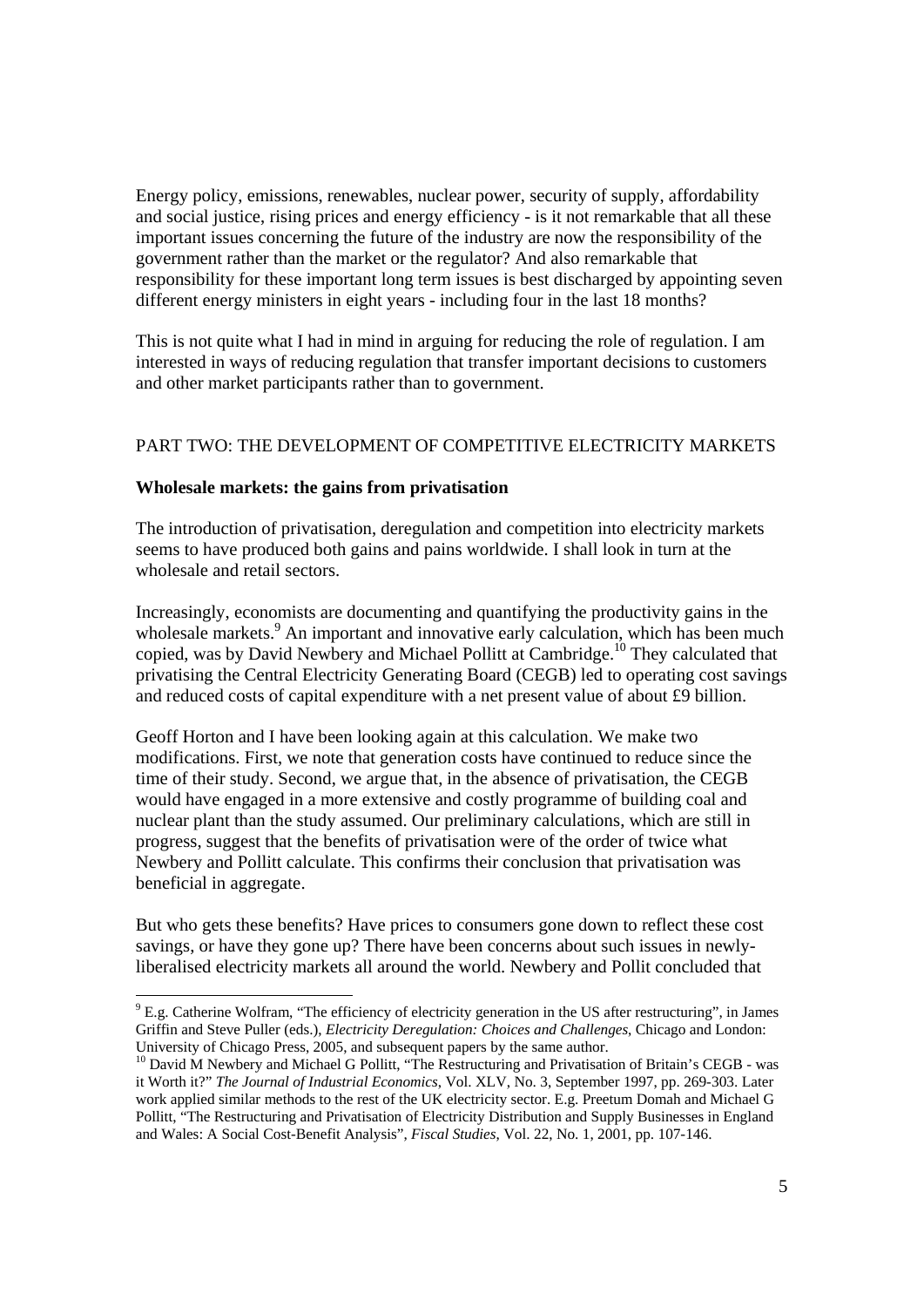such concerns were well founded: they found that nearly all the benefits had gone to producers, and virtually none to customers.

Again, we have made two modifications. First, we note that generation prices as well as generation costs have come down since the time of their study. Second, we argue that, in the absence of privatisation, prices to customers would not have stayed constant or reduced, but would have increased in line with evolving Treasury policy on the required rate of return in nationalised industries. In consequence, our preliminary estimate is that, relative to this revised counterfactual, the gains were shared about equally between producers and consumers. So there is reason to be confident about the distribution, as well as the magnitude, of the benefits of restructuring, privatising and liberalising the UK generation market.<sup>11</sup>

### **Generation market power in the US**

There have been concerns about price levels in several US wholesale electricity markets, not least in California but not only there. In the previous lecture I mentioned the debate between economists as to whether market power had been exercised, and questioned how far it was possible for a regulator or market monitor to give a definitive view on this, particularly in a short timescale. I also expressed concern about using a benchmark based on marginal cost.

Some economists sought to quantify the extent of market power in terms of the Lerner index, that is, by measuring the extent to which price exceeds marginal system cost in each hour.12 They found 'significant departures from competitive pricing' in California during the summer months from 1998 to 2000, including prices nearly 50 per cent above this benchmark for most of 2000. New England had prices about 17 per cent above the benchmark during most of 1999 and 2000. The PJM was 'virtually perfectly competitive' during the early part of 2000 but had prices averaging about 33 per cent above the benchmark in the later part of 1999. On this basis the authors concluded that market power was being exercised to some extent most of the time. The question was whether it was worth doing anything about it.

If market power is claimed to exist, consumers and the media are not likely to be satisfied with an argument that it is not worth doing anything about it. Not surprisingly, concerns about generation market power have led to a variety of bidding price caps in these markets, of varying degrees of severity.

 $11$  We have also begun to review the work of Domah and Pollitt. The significant reduction in distribution prices in 2000, following the second distribution price control review, yields further benefit to customers in that sector too.

 $12$  E.g. S Borenstein, J Bushnell, and F Wolak, "Measuring market inefficiencies in California's deregulated electricity industry", *American Economic Review*, 92 (5) December 2002, 1376-95. J Bushnell and C Saravia, "An Empirical Assessment of the Competitiveness of the New England Electricity Market", Center for the Study of Energy Markets (CSEM) Working Paper No 101, University of California Energy Institute, May 2002, revised November (mimeo). E T Mansur, "Pricing Behavior in the Initial Summer of the Restructured PJM Wholesale Electricity Market," POWER Working Paper PWP-083, University of California Energy Institute, April 2001. Available at www.ucei.org.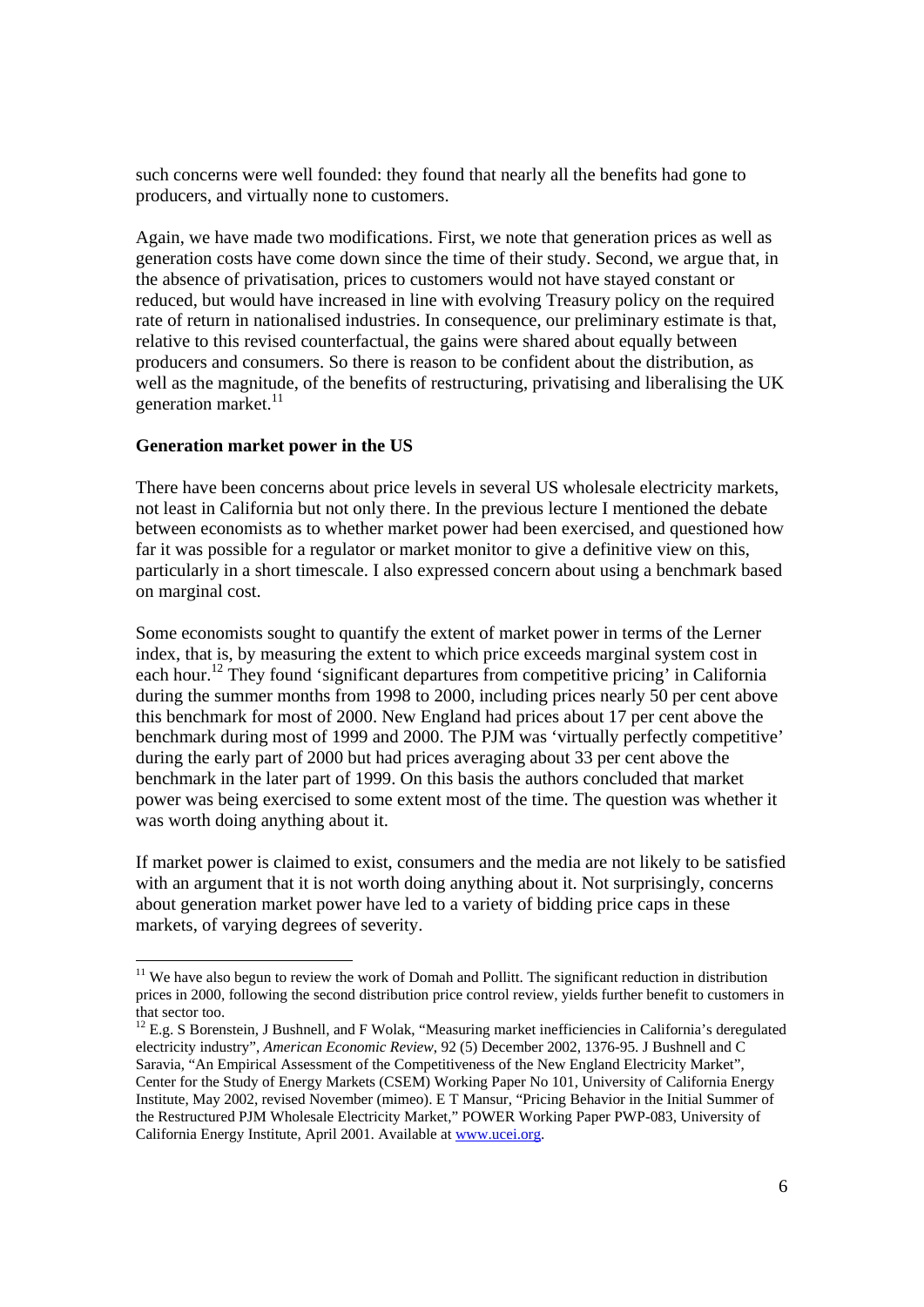There is, however, a longstanding question as to whether marginal cost is the right benchmark to use.<sup>13</sup> Generators with existing plant need to do more than simply cover their marginal operating costs. If they are not to close plant and exit the industry, they need to cover also their additional costs of staying on the system (for example, the costs of rent, rates and maintenance). If generators are to enter with new plant to meet increasing demand, then over a period of time, at least, they need to cover the capital cost of building new plant. Arguably, only if generators persistently secure prices that exceed this long run new entry cost should there be a significant concern about market power.

Seabron Adamson, Richard Green and I have recently tried to calculate how prices in the US wholesale markets compare against these exit and entry criteria. Our results are again still preliminary. However, they suggest that wholesale prices received by thermal plants barely covered their costs of staying on the system, at least at the margin. These prices made only very modest contributions to covering the capital costs of building new plant, and at the margin were not sufficient to do so.

It is true that, if the prices obtaining in California in summer 2000 had continued over the lifetime of a plant, they would have been higher than needed to reward that plant for entering the system. But those prices did not obtain for more than a few months. At other times prices have been very much lower. Over the whole period for which we have data, covering nearly 5 years, prices in California were no more than the average needed to remunerate new entry. Once again, this suggests that wholesale markets and generator market power are not the problems that some have feared. In fact, a more serious concern is that regulation may be holding wholesale prices at an unreasonably low level.<sup>14</sup>

### **Retail competition in the UK**

Competition at the retail level has had a mixed reception. Competition for industrial and commercial customers has been eminently successful, and is now taken for granted. I therefore want to focus on retail competition at the residential level, where the policy has often been questioned.

The EU has decided to require all member countries to open their residential markets by 2007, but several other countries or jurisdictions have decided against it. Several US states tried it, but many without success. As I noted in my previous lecture, California even granted customers the right to choose a supplier then withdrew that right, not because retail competition had failed, but because the Public Utility Commission decided

<sup>&</sup>lt;sup>13</sup> Ronald H Coase, "The Marginal Cost Controversy", *Economica*, n.s. Vol. 13, 1946. Reprinted in Ronald H Coase, *The Firm, the Market and the Law*, London and Chicago: Chicago University Press, 1988. Also R H Coase, "The theory of public utility pricing and its application", *Bell Journal of Economics and* 

<sup>&</sup>lt;sup>14</sup> See also Paul L Joskow, "The difficult transition to competitive electricity markets", in James M Griffin and Steven L Puller (eds.) *Electricity Deregulation: Choices and Challenges*, Chicago and London: University of Chicago Press, 2005; and W W Hogan "On an 'energy-only' electricity market design for resource adequacy", mimeo, Harvard University, 23 September 2005.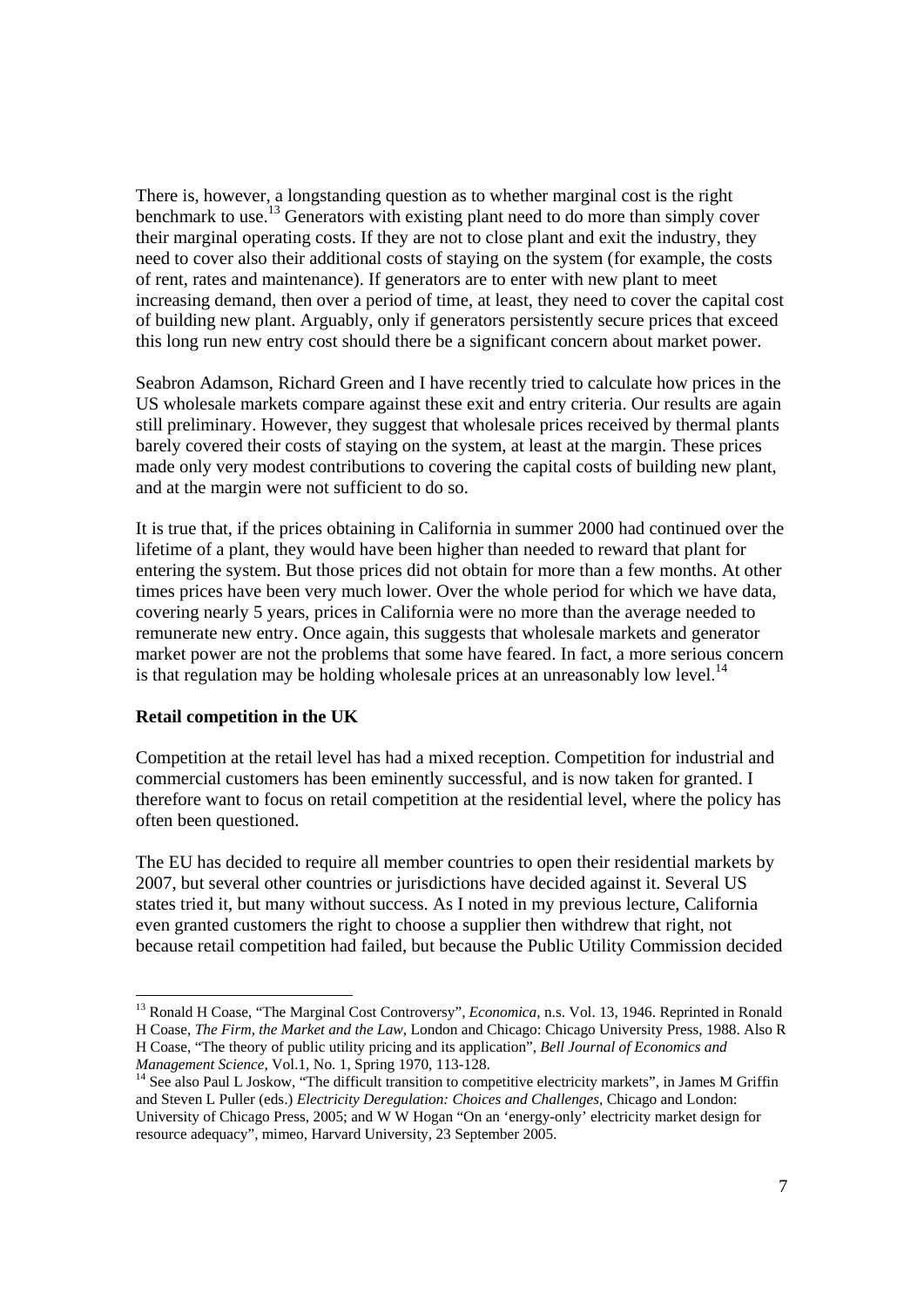to impose on all customers the cost of expensive contracts entered into by the state government.

There is no doubt that UK residential customers have taken advantage of the opportunity to switch supplier. The net switching rate from incumbent to non-incumbent suppliers was a remarkably stable 1 per cent of customers per month (11 per cent per year) for the first three years after the market opened during 1998/99. By 2002 some 34 per cent of residential customers were with a supplier other than their local incumbent.

Not surprisingly, the switching has increasingly been between entrants themselves, and in some cases back to the incumbents, as well as away from incumbents. But remarkably, switching still continues at a significant rate. In 2004/5 about 16 per cent of all electricity customers switched supplier. This led to a shift of nearly 3 per cent of customers away from incumbents, which actually represents about 5 per cent of the customers remaining with incumbent suppliers. The proportion of customers with a non-incumbent supplier has now risen to 43 per cent, and continues to increase over time. At this rate, by about the end of next year (2006) non-incumbents will supply more residential customers than incumbents will.

There has been a concern that artificially high switching rates can be induced by setting artificially high price caps on incumbents that provide an excessive margin for competitors. However, an implication of the above figures is that in the last year a net 13 per cent of UK customers moved between non-incumbents, representing nearly 23 per cent of their customers. These customers were evidently attracted by better offers *within* the competitive non-incumbent market, quite independently of the level of the previous price cap on incumbents (which has anyway now been abolished).

### **Retail competition worldwide**

Many other countries have now opened their residential markets. Table 1 shows that some of them exhibit significant switching, but others do not.<sup>15</sup>

<sup>&</sup>lt;sup>15</sup> In yet other markets that are open, relevant data do not seem to be available. For example, the South Australia residential market has been open since January 2003. One commercial study (*Utility Customer Switching, Research Project, World Retail Energy Market Rankings*, Peace Vaasaemg, June 2005) has reportedly characterised Great Britain, Victoria and South Australia as "by a clear margin the world's 'hottest' energy retail markets". *Monitoring the development of energy retail competition in South Australia, Statistical Report*, Essential Services Commission of South Australia, September 2005, p. 12. Surprisingly, however, the South Australia regulator takes the view that it should not publish figures on the level of switching to non-incumbents in order to protect the commercial position of the single incumbent retailer. For other Australian jurisdictions, NEMMCO publishes relevant switching data for each day within a few days of the end of each month. The data do not distinguish between residential and other small consumers, but residential customers account for most (around 95 per cent) of the small consumers. See http://www.nemmco.com.au/data/ret\_transfer\_datafiles/700-0323.pdf and http://www.nemmco.com.au/data/ret\_transfer\_data.htm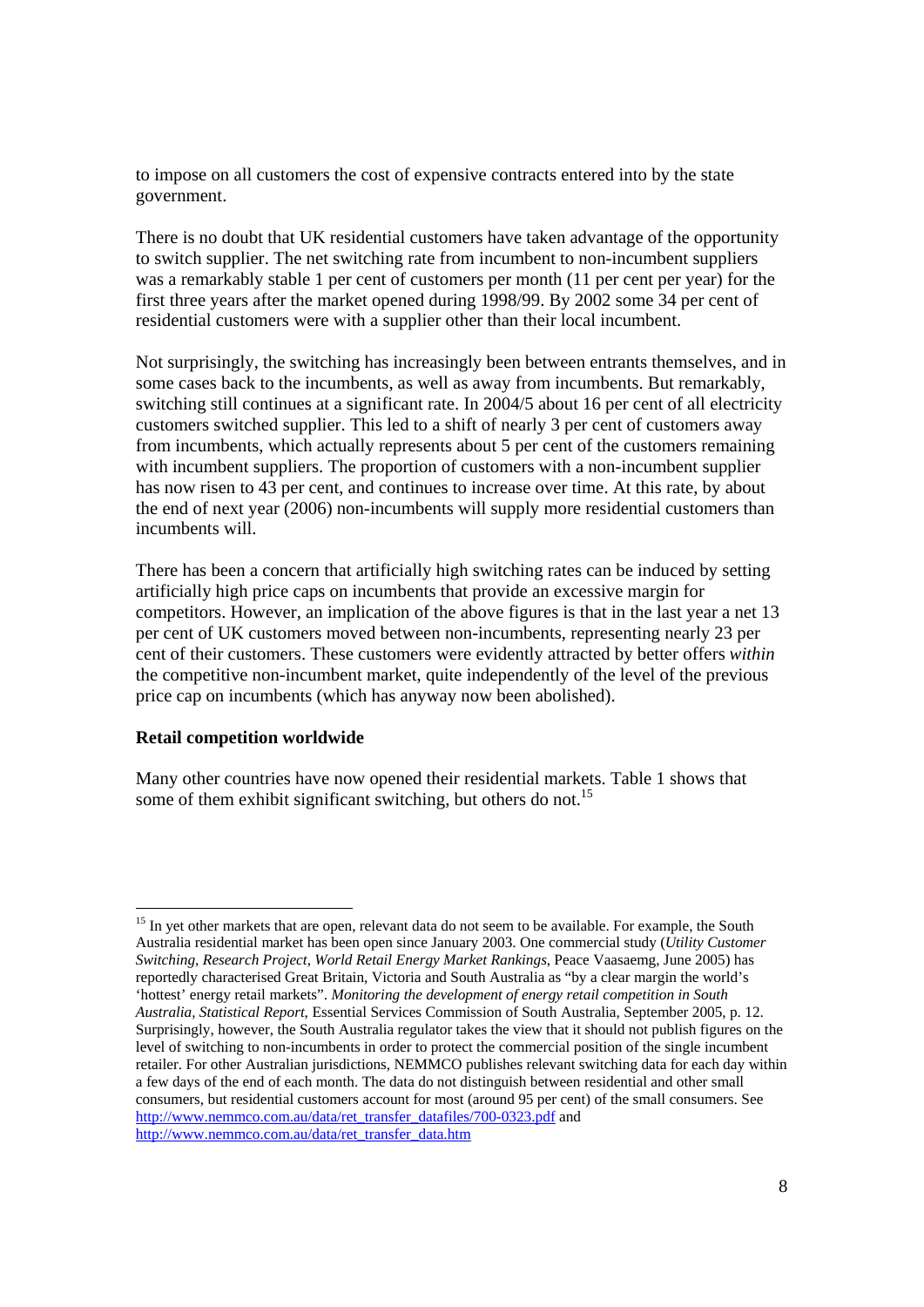# **Table 1 Residential customer switching in international electricity markets**<sup>16</sup>

Proportion (%) of residential customers served by non-incumbent supplier Market after approx. 3 years after 5-6 years

| Markets opened 1998-2000 |                |                  |
|--------------------------|----------------|------------------|
| UK                       | 34             | 43               |
| Sweden                   | 18             | 29               |
| Norway                   | 15             | 24               |
| Finland                  | 5              | 11               |
| Germany                  | $\overline{4}$ | 5 <sup>5</sup>   |
| New Zealand              | 18?            | 26               |
| Alberta                  | $\overline{c}$ | 7                |
| California               | $\overline{2}$ | $\mathbf{1}$     |
| Maine                    |                |                  |
| <b>MPS</b>               | 36             | 7                |
| <b>BHE &amp; CMP</b>     | 0              | $\overline{0}$   |
| Maryland                 |                |                  |
| Potomac Electric         | 15             | 6                |
| Other utilities (3)      | 0              | $\boldsymbol{0}$ |
| Massachusetts            | 3              | 3                |
| New Jersey               | $\overline{0}$ | $\overline{0}$   |
| New York                 | 4              | 6                |
| Ohio                     |                |                  |
| First Energy (3)         | 40             | 45               |
| Cincinnati               | 2              | 3                |
| Other utilities (4)      | 0              | $\boldsymbol{0}$ |
| Pennsylvania             |                |                  |
| Duquesne Light           | 35             | 23               |
| <b>PECO</b> Energy       | 18             | $\overline{2}$   |
| Other utilities (4)      | $1 - 7$        | $\mathbf{1}$     |

# Markets opened January 2002

| Texas              | 19 (now 24)                       |
|--------------------|-----------------------------------|
| Ontario (May 2002) | 23 (in September 2002, but now 0) |
| New South Wales    | $9$ (now 11)                      |
| Victoria           | 24 (now 33)                       |

<sup>&</sup>lt;sup>16</sup> Sources: data or estimates mainly based on publications of regulatory offices in these countries, plus some correspondence with these offices and references below.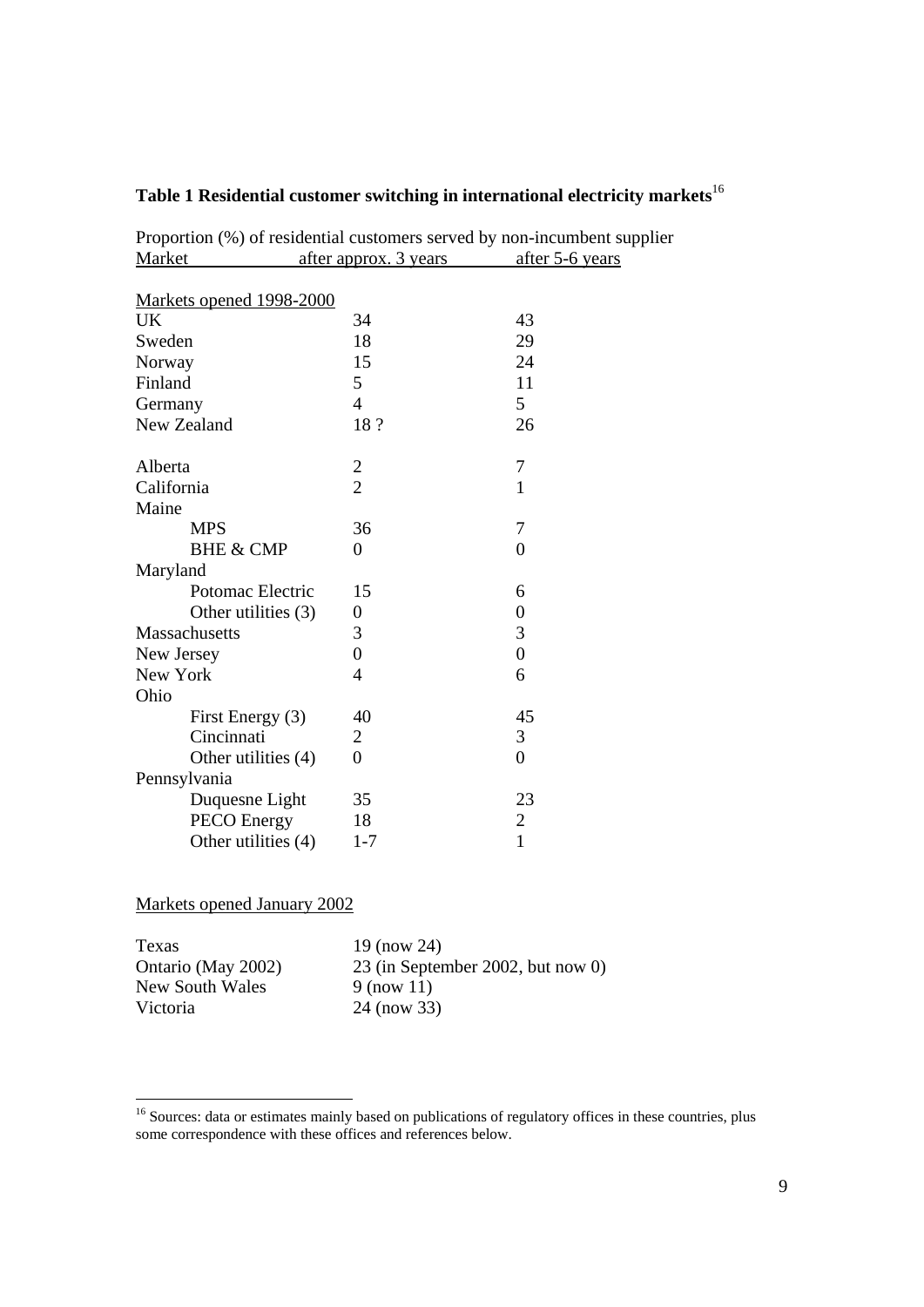Of those residential markets that opened about six years ago, in the period 1998 to 2000, the proportions of residential customers with non-incumbent suppliers are now 43 per cent in UK; 29 per cent in Sweden and 24 per cent in Norway but only about 11 per cent in Finland<sup>17</sup> and 5 per cent in Germany; 26 per cent in New Zealand<sup>18</sup> but seldom over 7 per cent in North America. In a few US states some high proportions were observed initially, $^{19}$  but the territories where switching occurred contained less than 40 per cent of the total residential customers in the state. $^{20}$ 

Of those residential markets that opened just over three years ago, in January 2002, the proportions are already 24 per cent in Texas and 33 per cent in Victoria<sup>21</sup> though only 11 per cent in New South Wales.<sup>22</sup> In Ontario, which opened in May 2002, 20 per cent of customers had signed with another supplier by the day the market opened, but within a few months the market had disappeared.<sup>23</sup>

With the exception of most North American markets, the proportions of customers switching are growing steadily over time; in North America (apart from Texas) they are generally static or declining.

# **Possible obstacles to retail competition**

It is evidently not impossible for a substantial proportion of residential customers to switch supplier within a short period: nearly a quarter within a few months in Ohio and up to 40 per cent within a couple of years in a few other areas of the US. But these seem

<sup>19</sup> The Pennsylvania figures for 3 years refer to the maximum observed levels, which occurred within about one year of market opening. Joskow, op.cit. and Paul L Joskow, "Electricity sector liberalization: lessons learned from cross-country studies", in Sioshansi and Pfaffenburger op.cit. For present figures see *Pennsylvania Electric Shopping Statistics, July 1, 2005*, PA Office of Consumer Advocate at www.oca.state.pa.us/cinfo/instat.htm. In Ohio, First Energy Corporation's figures are an average of three

 <sup>17</sup> Littlechild, "Competition and contracts in the Nordic residential electricity markets", 14 September 2005, Electricity Policy Working Group Working Paper 05/06, University of Cambridge, at

 $\frac{http://www.electricitypolicy.org.uk/pubs/wp.html}{18}$  There seem to be no official figures in New Zealand, although the new Electricity Commission provides a graph of present customer numbers by distribution network and another graph of gross switching rates over time. The present figure is believed to be accurate but the 3 year figure is my rough estimate.

areas (Cleveland 60, 69; Ohio 26, 33; and Toledo 41, 48) and are after 2 and 4 years, respectively. <sup>20</sup> In the US states where Table 1 lists more than one company, the estimated proportions of total residential customers living in the areas with switching are as follows: Maine: MPS about 5 %; Maryland: Potomac 26 %; Pennsylvania: Duquesne 10 %, Peco 27 %; Ohio: First Energy 24 %, Cincinnati 14 %.

<sup>&</sup>lt;sup>21</sup> By April 2004 13 per cent of residential customers had switched supplier. Essential Services Commission, Special Investigation: *Review of Effectiveness of Retail Competition and Consumer Safety Net in Gas and Electricity*, Final Report to Minister, 22 June 2004, section 2.4. Updated to December 2004 and September 2005 using NEMMCO website data.

<sup>&</sup>lt;sup>22</sup> The proportion was 7 per cent in February 2004. *NSW Electricity Regulated Retail Tariffs 2004/05 to 2006/07*, Final Report and Determination, Independent Pricing and Regulatory Tribunal of New South Wales (IPART), June 2004, p. 33. Updated to December 2004 and September 2005 using NEMMCO website data.

 $^{23}$  The proportion reached 23 per cent by September 2002, but in November 2002 the state government announced a price freeze on all suppliers that essentially eliminated the competitive retail market. Michael J Trebilcock and Roy Hrab, "Electricity restructuring in Canada", in Sioshansi and Pfaffenburger op.cit. Reportedly, a few retailers may now be returning.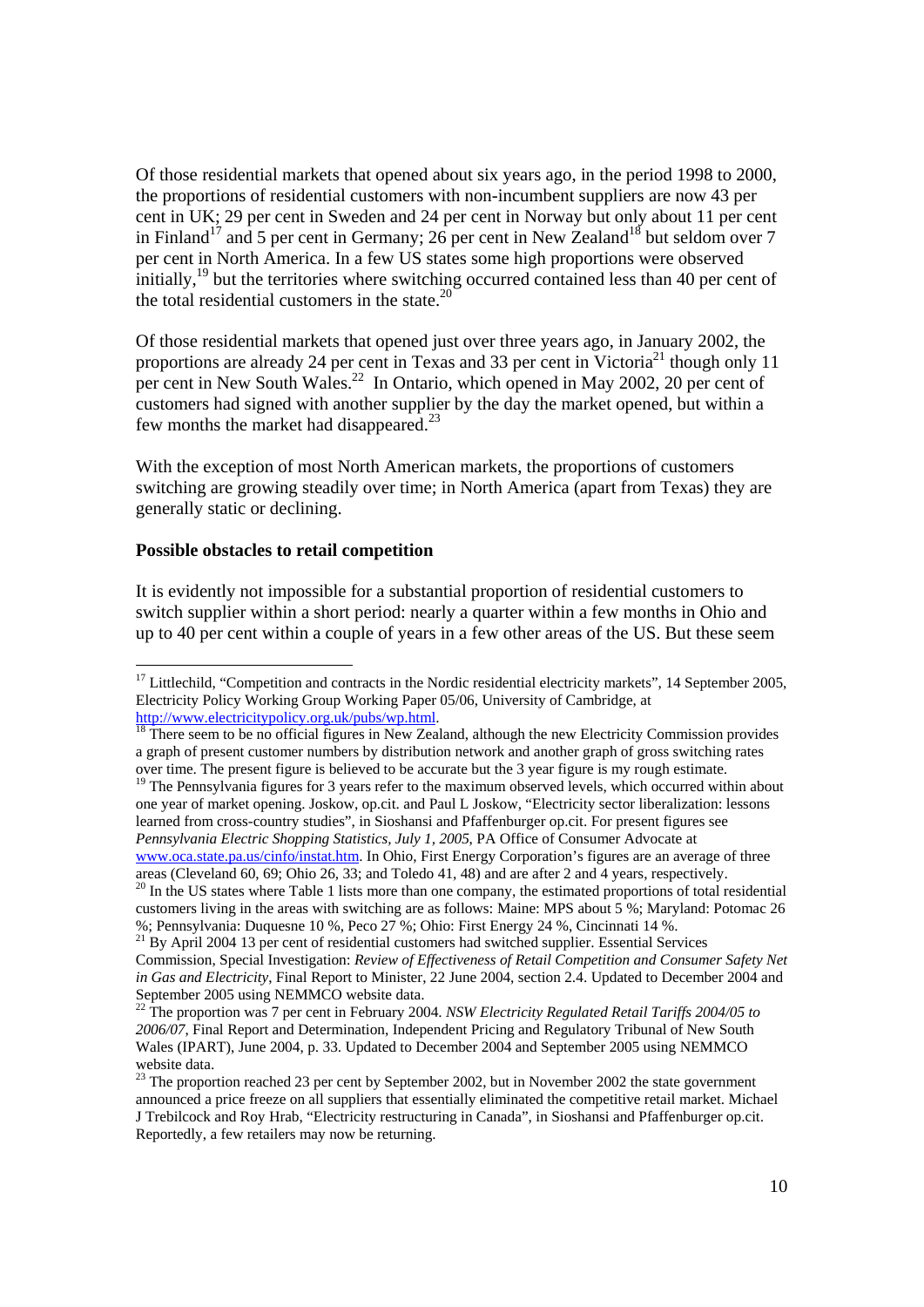to have been exceptional. It is now apparent that it generally takes time for residential customers (and their suppliers) to adapt to new markets. For the first few years, at least, a net switching rate in the range 5 to 10 per cent per year might be considered successful. A rate less than 2 or 3 per cent a year suggests that certain obstacles must be preventing the development of a competitive retail market.

What might these obstacles be? What distinguishes the more successful markets from others? Many factors no doubt have some adverse impact. These include regulatory failures to distinguish clearly between distribution, wholesale and retail activities; to allocate regulated costs appropriately; and to make adequate provision for nondiscriminatory access to transmission and distribution networks. In some countries there has been lagged response by public and municipal enterprises to increasing wholesale market prices; and unwillingness of municipal enterprises to compete for customers outside their areas. There may be some obstacles to new entry, particularly of smaller new entrant suppliers.<sup>24</sup>

In a few cases, US commissions have made novel and effective use of retail market opening. Ohio has established a process of 'governmental aggregation'.25 Under this process, 'more than 170 counties, cities, villages and townships passed ballot issues and were certified by the Public Utility Commission of Ohio to allow local units of government to represent communities' interests in the competitive electricity market'. The largest of these governmental aggregators 'represents more than 350,000 residential customers in eight counties and 112 communities in North East Ohio'. The municipal aggregation program now accounts for 95 per cent of the residential customer switching in Ohio.

A few other US jurisdictions have required incumbents to put their requirements out to competitive tender. Switching has been negligible because the prices achieved have in some ways been difficult for retail competitors to beat. I return to this method shortly.

An important and widespread limiting factor on retail competition has been the actions of governments and/or regulators in demanding initial price cuts and/or imposing unrealistically tight price controls. Their aim may have been to protect customers, but their actions have had the effect of distorting or restricting the development of retail competition.

In the Nordic countries and New Zealand there never were retail price controls in the first place. In the UK and Texas the price caps consciously allowed scope for competition, and in the UK they were removed after four years. Victoria has maintained price controls, but they are evidently not unduly severe. In New South Wales, by contrast, the regulator has

 $\overline{a}$ 

<sup>24</sup> Stephen C Littlechild, *Smaller Suppliers in the UK Domestic Electricity Market: Experience, Concerns and Policy Recommendation*, published 5 July 2005, http://www.electricitypolicy.org.uk/pubs/misc.html. <sup>25</sup> *The Ohio Retail Electric Choice Programs, Reports of Market Activity, 2001-2002* and *January 2003-*

*July 2005*, Public Utilities Commission of Ohio, May 2003 and August 2005, respectively. Another factor in Ohio seems to have been a particularly high regulated price for the incumbent First Energy companies in order to facilitate recovery of stranded costs.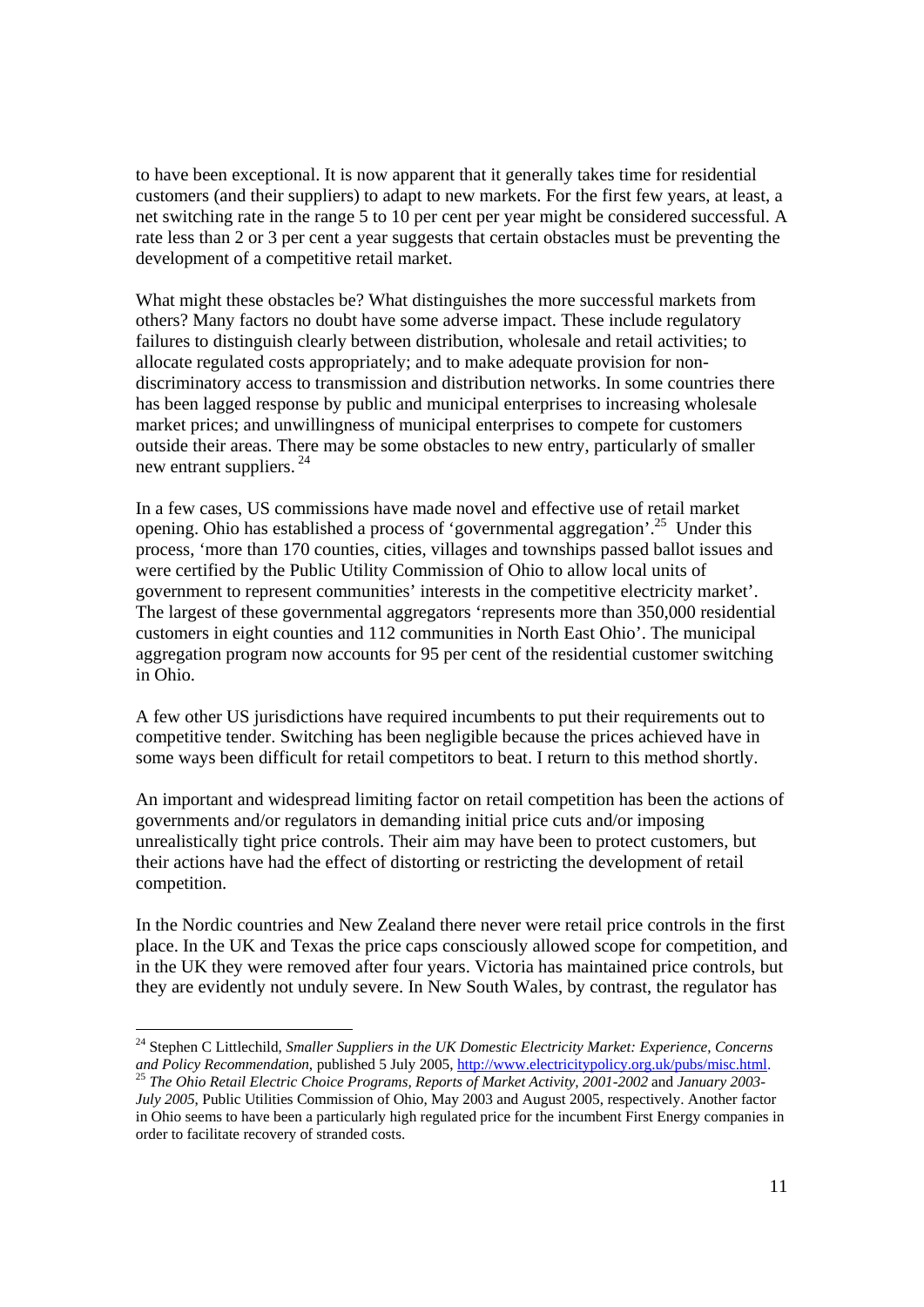consciously kept many prices to small customers below cost, recognising that this will discourage competition.<sup>26</sup> The paucity, decline or even absence of retail competition in many US states, where often-unrealistic price controls still apply, is apparent from the table. $27$ 

Transitional price caps seemed a sensible means of protecting UK residential customers when the market first opened. They ensured that the incumbent suppliers (the RECs) passed on to customers the significant reductions in wholesale prices deriving from the reductions in coal purchasing costs as the monopoly franchise period came to an end. They also precluded any undesirable price increase following the opening of the market by incorporating provision for the RECs to buy wholesale hedging contracts for the next two years. Some other jurisdictions seem to have imposed price reductions when the market opened without a corresponding cost justification, or seem not to have made allowance for wholesale contracts in setting retail price controls.

However, even in the UK it proved more difficult to remove the price caps than might have been expected. Other countries have so far found it impossible. This raises the question whether the price caps were necessary and desirable in the UK. On reflection, I suspect that the RECs would have publicly committed to pass on the initial cost reductions and not to increase their prices for a specified period of time. Formal price caps embodied in the licenses were not really needed. In retrospect it would probably have been preferable not to introduce them in the first place.

# **Non-price competition**

It has rightly been said that customer switching is not the only measure of retail competition or of benefits to customers. Price cuts are another manifestation. However, some have questioned the price cuts offered as merely reflecting the level of prices embodied in the price caps. It is therefore worth noting that other evidence of competition is available.

New products and services are constantly emerging. In the UK this includes bundled offers notably dual fuel, credits in the form of airmiles, loyalty points with specific retailers or shopping cards (Nectar), contributions to charities and deserving customer groups, green tariffs, energy efficiency packages, insurance cover, discounts for selfreading meters, the Staywarm scheme offering unmetered electricity for a fixed monthly fee, discounts for various prepayment meter schemes, discounts for a range of home

<sup>26 &</sup>quot;In recent years, these prices [for small retail customers in NSW] have in many cases been *lower* than the full costs of supply." (p. 1) "The Tribunal is aware that the presence of under-recovering tariffs may undermine the development of a competitive retail market. Customers who are charged less than the costs to supply them are unlikely to move from regulated tariffs. Potential competitors may be discouraged from entering the market." (p. 16) IPART op.cit. The regulator IPART decided to increase prices to costcovering levels by June 2007 for two retailers but not for two others. The document does not explain who pays for the under-recovering tariffs.

See also especially Paul L Joskow 2005 op.cit. and Taff Tschamler, "Competitive retail power markets and default service" in Sioshansi and Pfaffenburger op.cit. The price controls apply to various concepts including default service, provider of last resort, standard offer, price to beat, etc.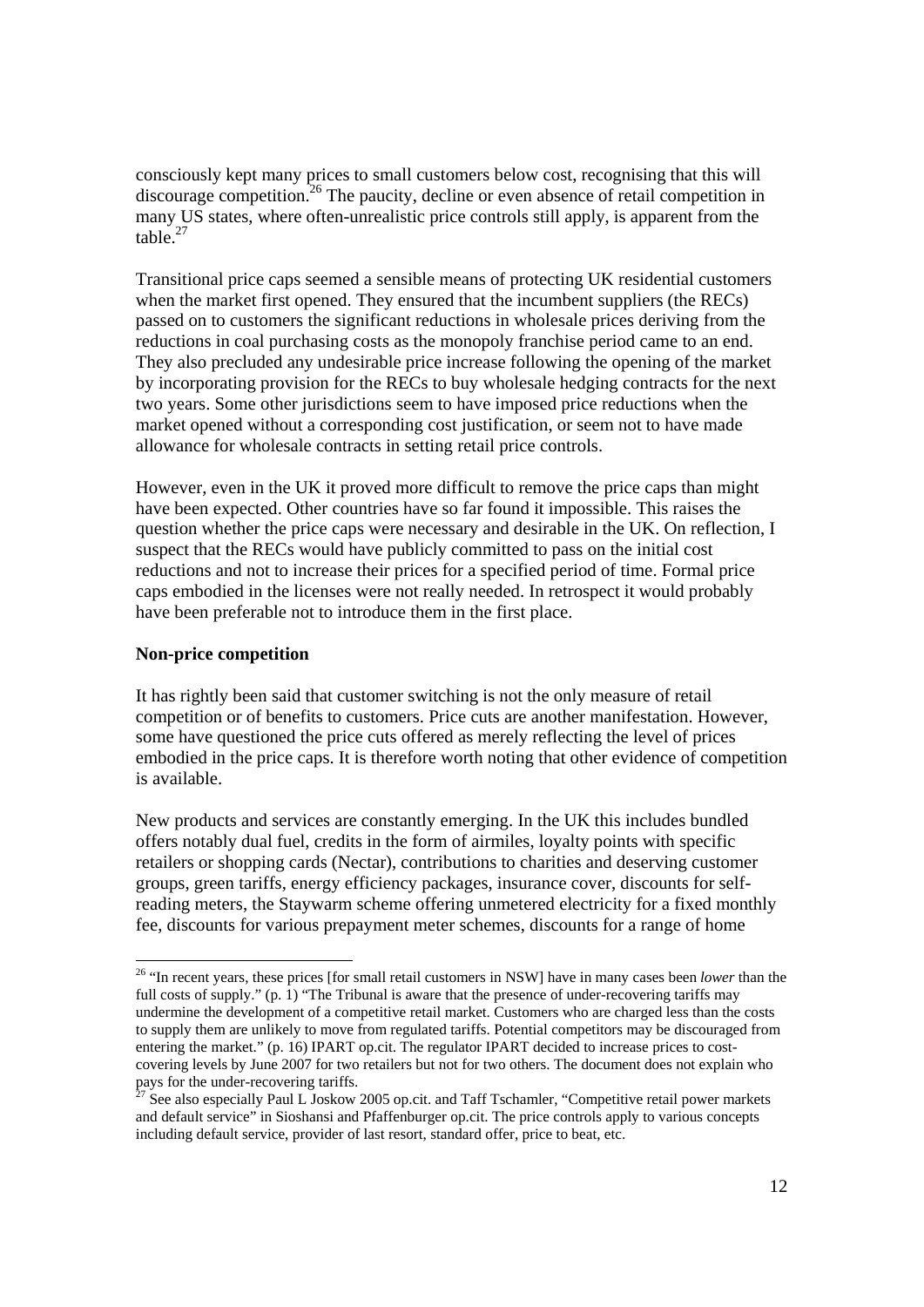services and financial products, tariffs with no standing charges, single billing for up to six utility and other services, and no doubt many others.<sup>28</sup>

# **Competition and contracts in the Nordic electricity markets**<sup>29</sup>

One of the most interesting forms of competition is in the types of contract offered to customers. This is best illustrated in the Nordic electricity markets. The residential sectors of these markets were effectively opened to competition in  $1998/99$ .<sup>30</sup> There has been active switching of suppliers in these markets, particularly in Norway and Sweden, as noted above. But arguably more important than this has been the extent to which customers have been able to choose between a variety of different contract types, whether or not they have changed supplier.

In the Nordic countries, as in the UK and elsewhere, incumbent suppliers have traditionally set a tariff that they can change at a few weeks' notice. In the past they typically reviewed and perhaps changed that tariff annually. Nowadays, as the market has become more competitive, Nordic suppliers have begun to change their standard tariff more than once a year. The largest supplier in Sweden has changed its tariffs twice a year on average since the market opened, and four times in 2004/5. In Norway the main suppliers have been changing their standard tariffs on average at least once a month since 2001.

However, the tariff is not the only or even the most important means of competition nowadays. All suppliers including incumbents now offer fixed price contracts for fixed periods of time. This period is generally for one to three years, although contracts as short as three months and as long as five years have been offered. At any time, many such contracts are available in the market. In Sweden in June 2005, the consumer website listed about 250 fixed price offers from about 70 suppliers. In Norway and Finland about 20 per cent of residential customers have chosen such contracts, and in Sweden about 46 per cent.

Another form of contract is one directly linked to the spot price (on a daily basis rather than hourly), with an agreed fixed fee for administrative expenses. In Sweden over 40 spot price contracts are on offer. About four per cent of Swedish residential customers have chosen such a contract; in Norway the proportion is about 16 per cent.

In total, then, over a third of residential customers in Norway have actively chosen contractual alternatives – fixed prices or spot prices – in preference to the standard tariffs. In Sweden the proportion is about half.

<sup>28</sup> See successive Ofgem reviews, e.g. *Review of domestic gas and electricity competition and supply price regulation: conclusions and final proposals*, 16/02 February 2002; *Electricity supply competition*, 83/02, December 2002; *Domestic gas and electricity supply competition: recent developments*, June 2003;

<sup>&</sup>lt;sup>29</sup> This section draws on my paper "Competition and contracts in the Nordic residential electricity markets", op.cit.

Strictly speaking they opened earlier but only at that time was load profiling accepted instead of requiring installation of a new hourly meter.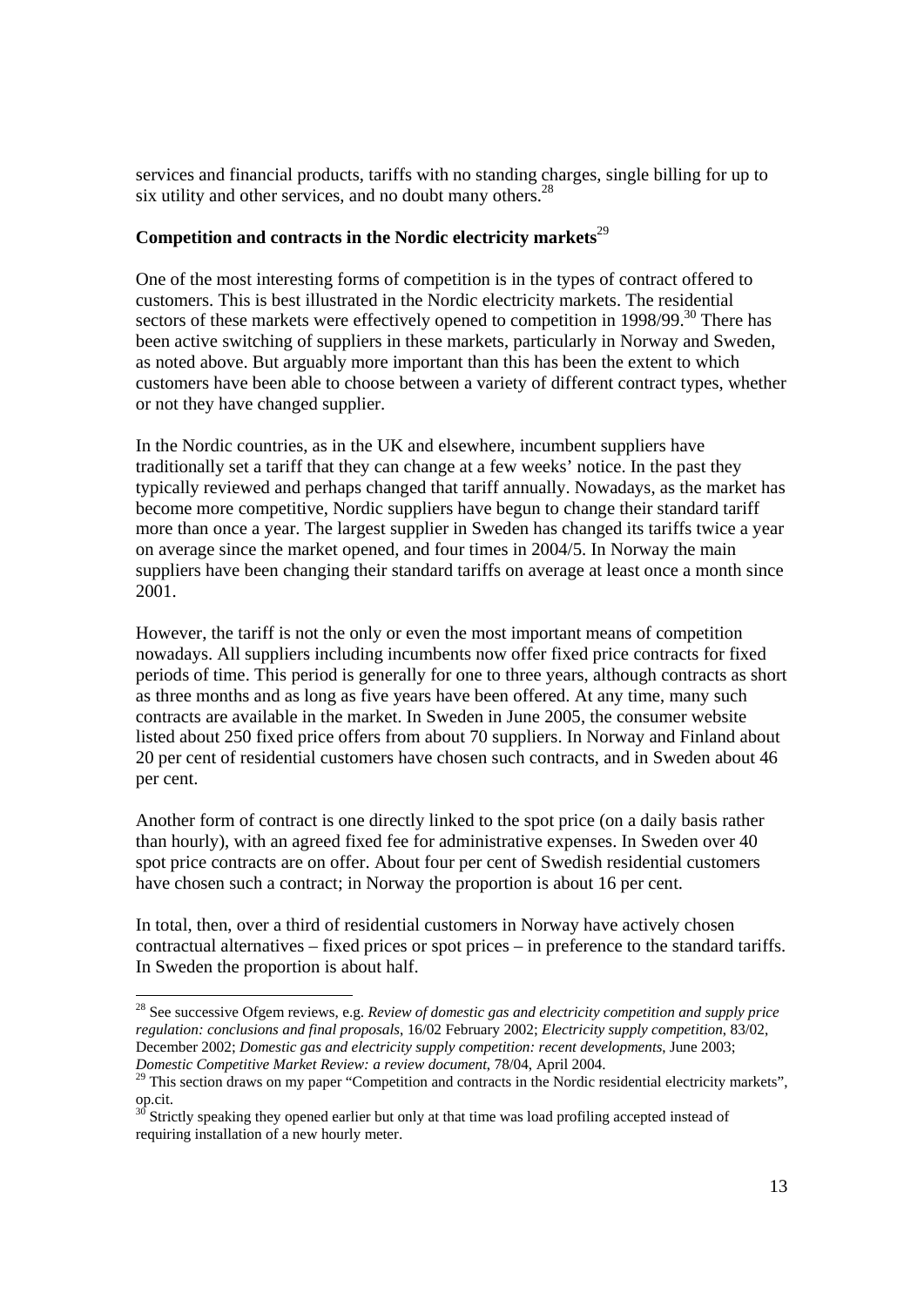The Australian markets are also moving rapidly to contracts. In Victoria 44 per cent of small customers have chosen contractual terms (with incumbents or new suppliers) and in South Australia, open for less than three years, the proportion is already 42 per cent. Even in New South Wales, where below-cost price controls have severely limited competition, 16 per cent of customers have chosen a new contract. Typically, the contracts are for 2 to  $\overline{3}$  years and involve a specified discount off the regulated price.<sup>31</sup> Admittedly, contracts in Australian markets do not seem to be associated with fixed price or spot price offers. In Ontario, by contrast, 23 per cent of customers signed up for fixed price contracts (some up to five years' duration) within four months of market opening. The competitive contracts in Alberta also seem to be for a fixed price.

# **Competition and contracts in the UK market**

All this is in contrast to the UK, where there has been relatively little development of contracts other than the standard variable tariff. Two major suppliers, accounting for about 30 per cent of the market, have given voluntary undertakings not to increase their prices for a period of time (presently until January 2006). But their existing customers, while perhaps welcoming these undertakings, did not actively choose them. The other four major UK suppliers have offered fixed-price fixed-term contracts from time to time, but only sporadically and not more than one at any time. I estimate that under 10 per cent of UK residential customers have actively chosen such an arrangement.

The situation is still evolving.<sup>32</sup> Some fixed price contracts are gradually emerging. But the UK has nothing like the Nordic range of alternative contract forms available at different prices.

In the UK, the so-called 28 day rule, which I plead guilty to having introduced when the market first opened, requires that all residential customers must be able to change supplier at 28 days' notice. I have argued elsewhere that this has discouraged innovation in the UK.<sup>33</sup> The rule was originally intended to protect inexperienced customers, possibly faced with little choice when the market first opened, from entering into a longterm contract that they might subsequently regret. But customers are evidently now experienced and have a range of choices available, and the rule seems to be limiting the emergence of more such choices. In retrospect, the rule seems to have distorted and restricted retail competition for UK domestic customers.

  $31$  In February 2004 12 per cent of small customers were on contract in NSW and the discounts were 2-5 per cent for electricity-only offers and up to 10 percent for combined electricity and gas offers. IPART op.cit. pp. 33, 35. In Victoria and no doubt elsewhere there are discounts for direct debit billing and often a one-off bonus (commonly A\$50).

<sup>&</sup>lt;sup>32</sup> In September 2005 British Gas announced a 14.2 per cent price increase but also offered an agreement that would freeze electricity prices for an unprecedented five years, until 2010, at a discount of 4.8 per cent on the new standard price. On 5 October 2005 Scottish Power too raised its prices and announced a new two year capped price offer.

<sup>33 &</sup>quot;Residential energy contracts and the 28 day rule", *Utilities Policy,* 2006 (forthcoming).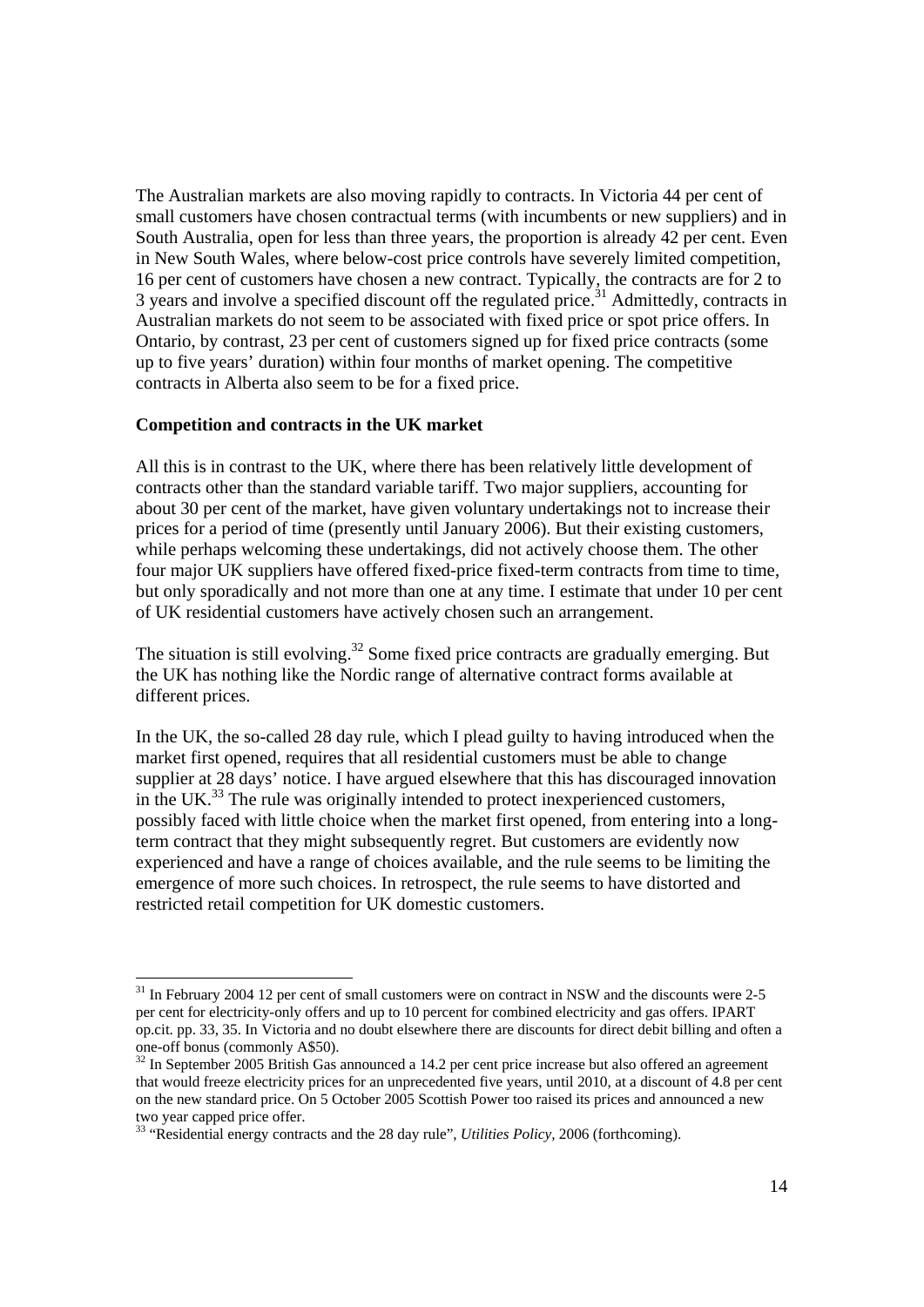This may not have been so serious during a period when energy prices were generally falling. But prices have now risen considerably and most customers were not protected against this. It is evident that many customers would now like to freeze their energy prices for a period of time of their choice. The 28 day rule has not precluded fixed price contracts entirely, but it prohibits termination fees for contracts of under one year and introduces regulatory uncertainty about allowable fees for longer ones. If the rule discourages suppliers from exploring and offering the kinds of contracts that customers generally prefer, then abolishing it would make a useful contribution to promoting retail competition and the welfare of customers.

#### **Is retail competition worthwhile? What's the alternative?**

Some commentators question whether retail competition is worthwhile at the domestic (residential) level.<sup>34</sup> Others implicitly assume that retail competition is not feasible for economic or political reasons, and agonise over the problems caused by its absence.<sup>35</sup> As with all such policy choices, before rejecting retail competition it is necessary to identify the alternatives and consider how they would work in practice. I dealt with some of these possibilities in my previous lecture, but let me briefly look at them again.<sup>36</sup>

The regulator might be required to approve the purchases of the incumbent monopoly suppliers. That was the situation in the UK for eight years, where the RECs had an economic purchasing obligation. It was very unsatisfactory. The regulator faces an actual or proposed portfolio of wholesale energy purchases, perhaps covering a year or several years, perhaps with tens or hundreds of components. No one has yet explained satisfactorily how the regulator should go about evaluating these and ensuring that this is the most economic portfolio of purchases that could reasonably be expected.

One suggestion is that contract costs of one utility should be benchmarked against those of other utilities. Comparison is always useful, but this seems to underestimate the difficulty of making proper comparisons between utilities with different customer bases and load shapes, subject to different climates and other factors. It also glosses over the problems of cost allocation between different customer groups, and the possible incentives to collusion. These difficulties and problems are particularly acute where one or a few vertically integrated suppliers dominate the market. For example, what is the appropriate benchmark comparator for EdF in France or Enel in Italy?

 $34$  E.g. E Salies and C Waddams Price, "Charges, costs and market power: the deregulated UK electricity retail market", *The Energy Journal*, Vol. 25, No. 3, 2004, pp. 19-37; Joskow op. cit.; David Newbery "Electricity liberalisation in Britain and the evolution of market design", in Sioshansi and Pfaffenburger op. cit. For earlier discussion see R Green and T McDaniel, "Competition in electricity supply: will '1998' be

<sup>&</sup>lt;sup>35</sup> E.g. Pass-Through of Power Purchase Costs: Regulatory Challenges and International Practices, Beatriz Arizu, Luis Maurer and Bernard Tenenbaum, World Bank Energy and Mining Sector Board Discussion Paper No. 10, February 2004. This gives a good assessment of alternative forms of regulation but makes virtually no mention of retail competition.

<sup>36</sup> For more extensive discussion see Tschamler op.cit.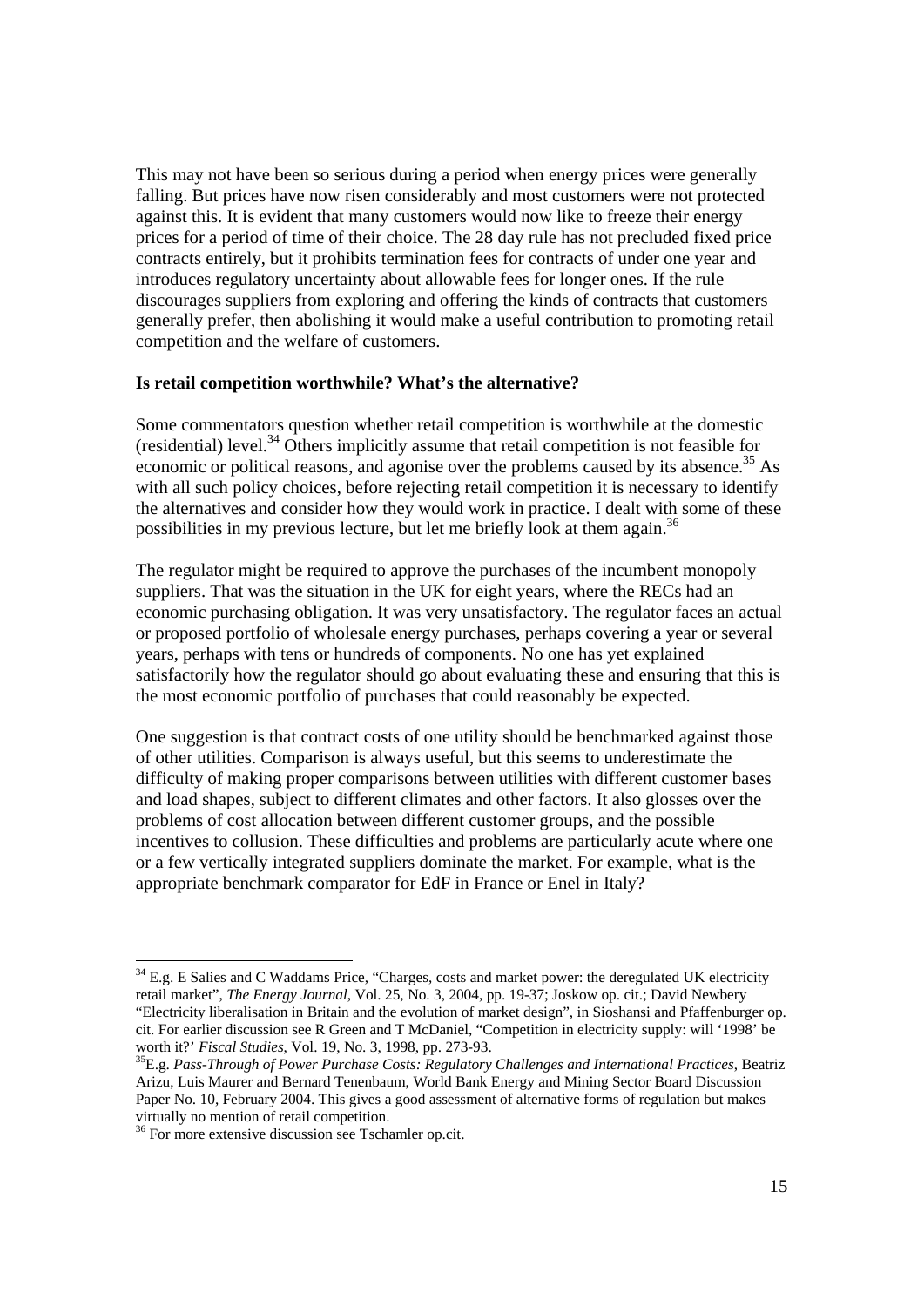Another suggestion is that each distribution company's supply (or default supply) requirements should be put out to tender. As noted, this has in fact been done in some states in the US. It has been rather successful in some respects. There is now evidence from New Jersey, Maine and elsewhere that this process can yield a very competitive price for the specified tender.<sup>37</sup>

However, the regulator still has to administer or at least approve the tendering process. The regulator has to decide what quantities of wholesale supply should be purchased and when and for what period ahead. The regulator has to decide how the outcome is to be translated into prices for customers. (Should customers be given a fixed price for a fixed period, and if so how long, or should the price vary over time, or should customers be offered a choice of terms?) The regulator may also have to consider whether the results of an auction are less attractive than some alternative process. There is also the question of possible impact on the wholesale market and the development of competition in generation.

It is interesting to see how the US regulators have dealt with these issues. In New Jersey, the decision was to tender for one year's requirements in the initial auction. This raised a concern about buying the power all at once.<sup>38</sup> It was also noted that more products would increase complexity, raise barriers to entry and reduce the number of bidders. Multi-year tranches would have slowed down the auction and increased risk.<sup>39</sup> In Maine's  $2004$ purchase program, the Commission debated the merits of a 6 month versus 1 year tranche: the former would better reflect wholesale spot market prices but the latter would give better protection to suppliers and customers. For the first two tenders in 2004 the Public Utilities Commission decided on 6-month tranches. For the next year, however, it called for bids on a wide range of bases (including up to 5 years ahead), then decided on a 1-year tranche plus a proportion of the requirements for the second and third years.<sup>40</sup> In Ohio the Public Utilities Commission rejected the bids from the auction held in December 2004 and instead agreed to let the incumbent implement its proposed rate plan for the next three years, 'drawing a rebuke from the state's utility watchdog'.<sup>41</sup>

It is apparent that the regulator has to make many judgements here, especially about customer preferences and future market conditions. Is the regulator better placed than

<sup>37</sup> Arizu et al pp. 21-2; Colin Loxley and David Salant, "Default Service Auctions", *Journal of Regulatory Economics*, Vol. 26, No. 2, September 2004, 201-229; Jeanne M Fox, "New Jersey's BGS auction: a model for the nation", *Public Utilities Fortnightly*, September 2005, pp. 16-19. Ken Silverstein, "Maine uses innovative approaches to deregulation", Reason Public Policy Institute, 19 February 2003.

<sup>&</sup>lt;sup>38</sup> "The Ratepayer Advocate expressed concern that a single auction for obtaining all 17,000 MWh of load at one time exposed the New Jersey ratepayers to significant risk of high prices, mainly due to the impact a single purchase of that amount at one time could have on the market." Loxley and Salant op.cit. p. 224. 39 Ibid. p. 227.

<sup>40 2004</sup> Annual Report on Electricity Restructuring, Maine Public Utilities Commission 31 December 2004, at www.maine.gov/mpuc/doing business/docmuments services/reports/electric reports.html.

<sup>&</sup>lt;sup>41</sup> The office of the Ohio Consumers' Counsel filed an appeal to overturn the rate plan. 'We believe this plan violates Ohio's electric choice law, fails to protect residential customers, and will result in the continuation of high rates.' "Ohio Retail Electricity Competition: auction fizzles; Toledo, Ohio Edison rates prevail", *The Blade*, Toledo, Ohio, 10 December 2004, per Public Utility Law Project at www.pulpny.org/html/ohio\_retail\_electricity\_compet.html.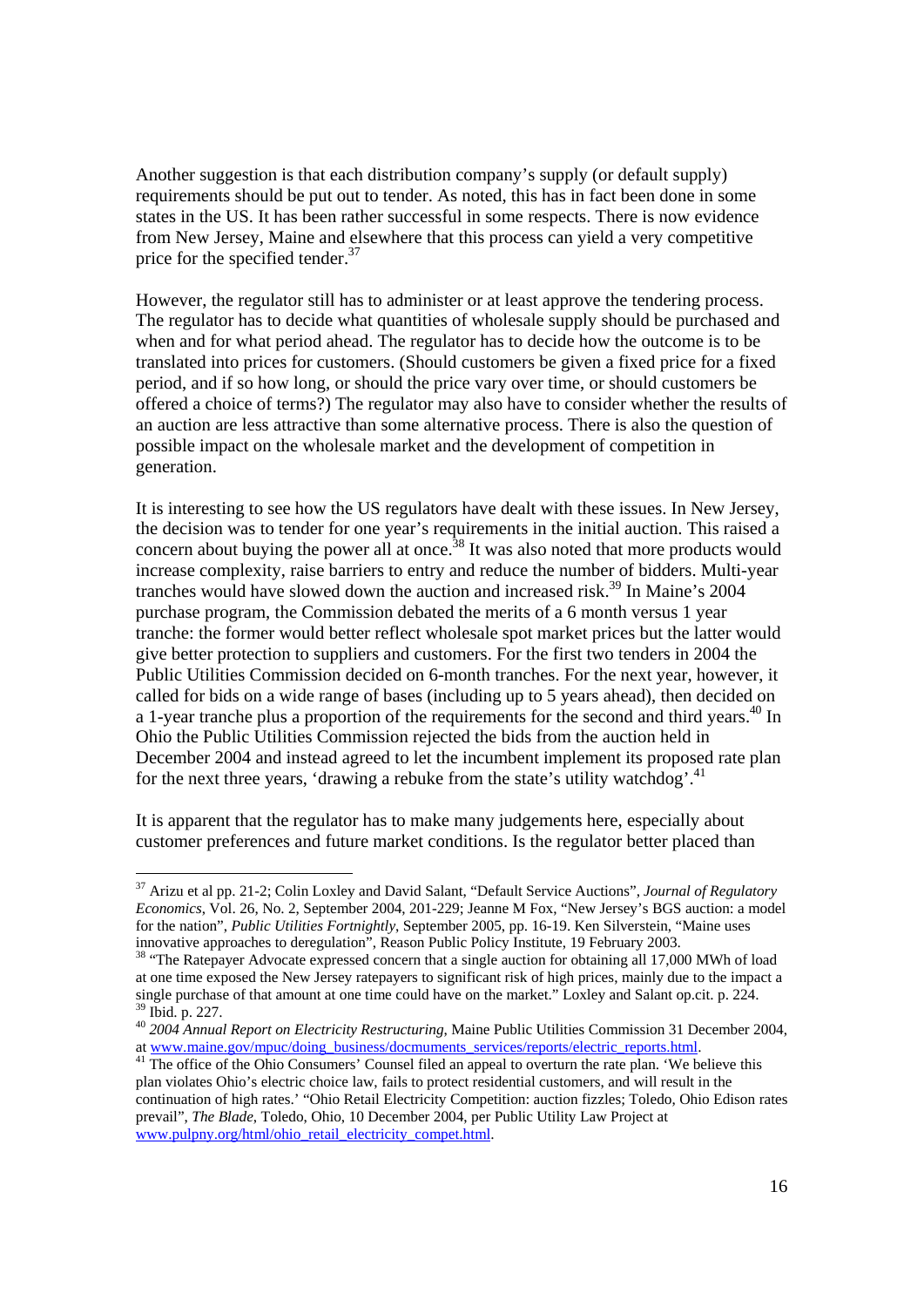consumers to say what they prefer, or more adept than suppliers at judging when to buy short-term or long-term in the market? Economists generally regard the market process as an important device for discovering the preferences of customers and identifying those organisations and individuals who can best judge market conditions. It encourages those suppliers that are good at this and weeds out those that are not. Is this not true in the electricity sector too?

Will regulatory decisions on purchasing and supply have an impact on industry structure and on wholesale competition? There was concern about this in New Jersey. Looking further ahead, will a concentration on short-term contracts impact on new entry in generation, where long-term contracts are often said to be helpful? More generally, if the competitive retail market is not part of the process of discovering and bringing about whatever market structure is most conducive to efficiency, competition and responsiveness to change, then the regulator will need to perform this task. Are the regulators ready for this?

This leads to the final question, whether a regulatory body in charge of a utility's purchasing policy will conscientiously follow the kind of policy that the proponents advocate. Public choice theory and international experience suggest that there may be some over-optimism here. Regulators are typically required to have regard to many considerations apart from the lowest price for consumers. And it would be surprising if federal and state governments did not have an influence on the process.

There is in fact considerable evidence worldwide as to how regulatory bodies and governments have operated in such situations. The California state government and regulators substituted their own views on purchasing, prohibited retail competition, and imposed tens of billions of dollars of excess costs on California residential consumers and taxpayers. This was not the first time that residential customers in California had had to pay a high price for regulatory policies on purchasing.<sup>42</sup> In the UK, retail competition brought savings to residential customers of some £400 million a year, by freeing these customers from the obligation to support the UK coal industry. These are perhaps dramatic examples, but many others could no doubt be cited.<sup>4</sup>

Some fundamental questions thus need to be answered if regulation is to be a credible long-term alternative to retail competition. For the most part, these questions have not yet been addressed. Meanwhile, several markets have shown that retail competition does not need ongoing regulation. These markets are characterised by active competition between suppliers, by an increasing variety of services and terms available, and by greater flexibility than in the regulated markets. Customers in these markets, with differing hopes and fears about future energy prices, no longer have to accept the terms decided by

 $\overline{a}$ 

 $42$  "In the 1980s the California Public Utility Commission required California utilities to sign multi-year contracts with qualifying independent power producers at prices that were based on the Commission's expectation that world oil prices would remain at above \$30 a barrel for many years. Shortly after the mandatory contracts were signed, world oil prices collapsed. … it is estimated that California consumers ended up paying several billion dollars above actual market prices." Arizu et al, p. 15.

<sup>&</sup>lt;sup>43</sup> See for example Trebilcock and Hrab, op.cit., on Ontario.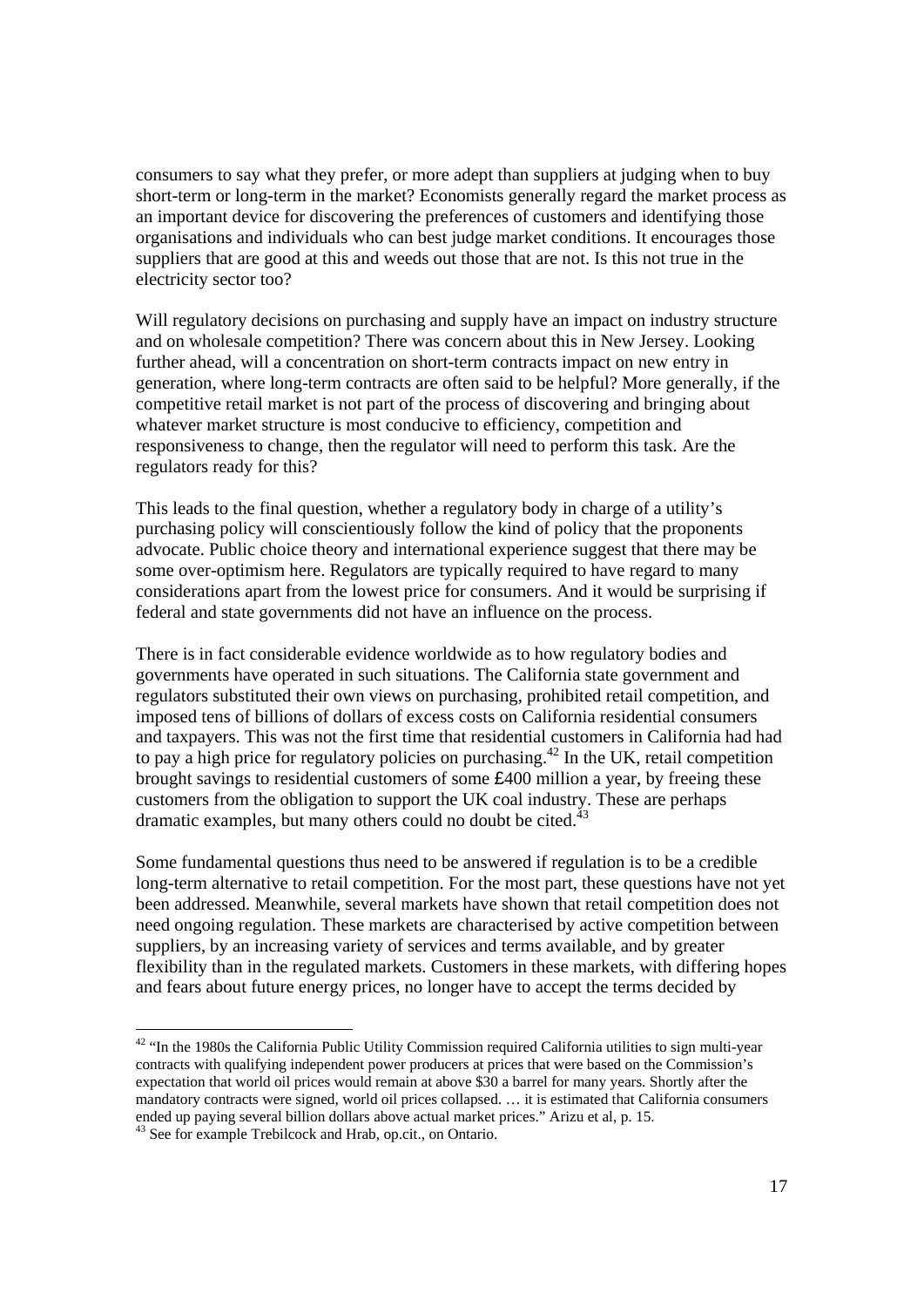governments, regulators or monopoly incumbents. These customers are now determining for themselves the nature and duration of their contracts for electricity supply.

# PART THREE: BEYOND TRADITIONAL REGULATION

### **Merchant transmission versus regulated transmission**

Let us now go beyond competitive markets to sectors that have hitherto been held to be monopolies needing regulation. The first example is high voltage electricity transmission.

It was conventionally assumed that transmission companies could not economically compete with each other to build transmission lines. Hence, the regulator would either approve or determine what new lines are built or what reinforcements are made, and similarly would approve or determine the prices to be charged for the use of such investments.

There have been suggestions that it would, instead, be possible to leave the building of transmission lines to private investors competing with each other. They would derive their revenues from the differences in value of the electricity at either end of the line. Under certain conditions the outcome would be efficient or optimal. That is, so-called "merchant transmission lines" would be built when and where expansion or reinforcement was needed, and built at least cost, without the need for traditional regulation.

Against this, it was argued that the specified conditions for such an efficient outcome were in practice unlikely to be met. Key requirements were some form of nodal pricing together with an adequate set of transmission property rights. But this type of pricing often did not exist or the property rights would be difficult or costly to define and enforce. Merchant transmission companies would have market power, or at least would not find it profitable to invest as much or as early as would be optimal. The implication seemed to be that merchant investment was vulnerable to market failure – it would build 'too little, too late' - and that regulated transmission was necessary after all.

If the case for merchant transmission indeed depended on meeting these various theoretical assumptions, and if the case for regulated transmission indeed depended on identifying a market failure with merchant investment, then regulated transmission would indeed be superior to merchant transmission. But neither of these initial postulates is true. There is a possibility – indeed probability – of regulatory failure just as much as of market failure. A substantial economic literature has documented the likelihood of various inefficiencies due to regulation, notably "gold-plating".<sup>44</sup> This could take the form of excessive and premature investment in capacity. Consequently, the relevant question is whether in practice, and under what circumstances, merchant transmission or

<sup>44</sup> E.g. Louis De Alessi, "An economic analysis of government ownership and regulation: theory and the evidence from the electric power industry", *Public Choice*, 19, Fall 1974.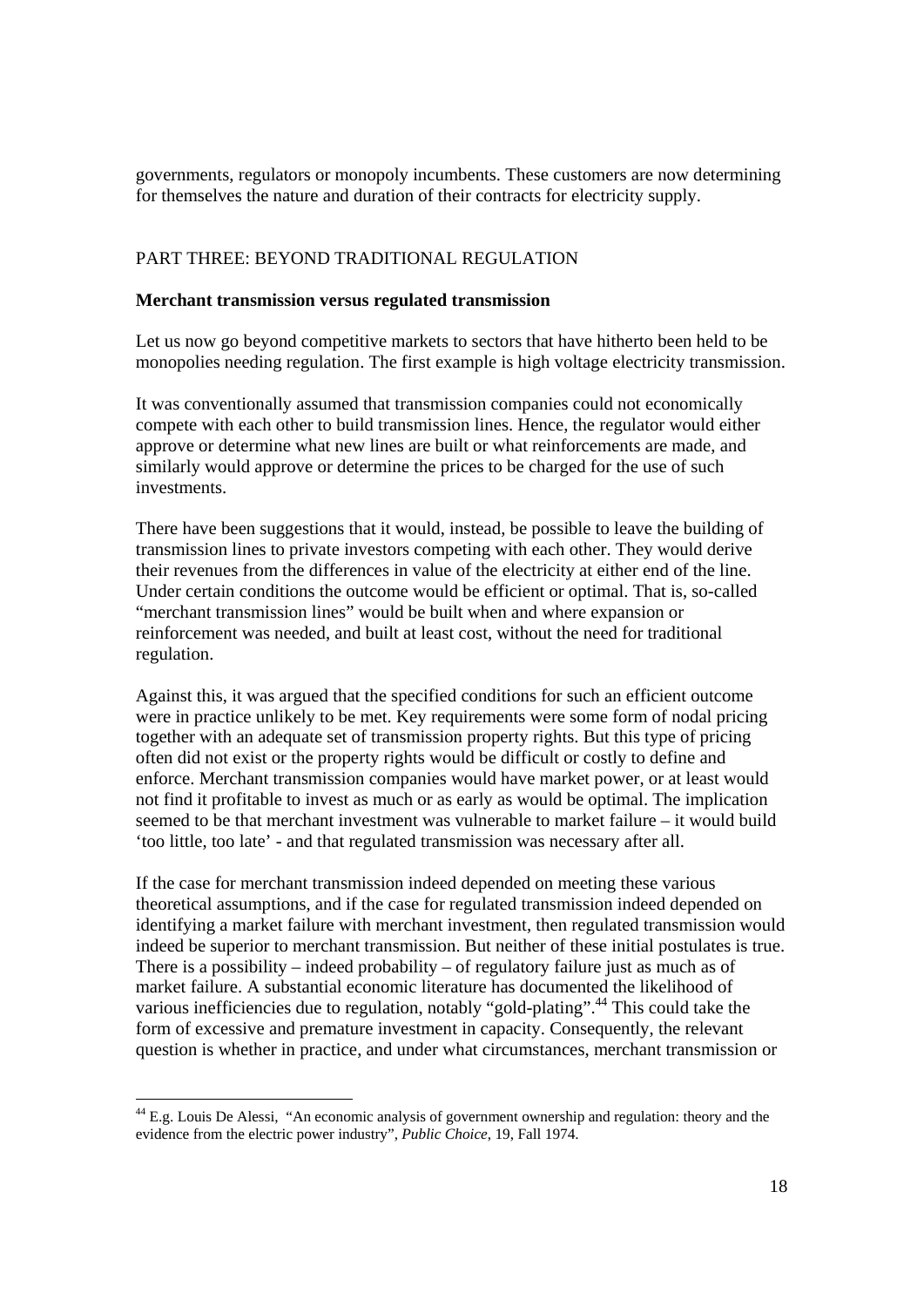regulated transmission is less vulnerable to these various inefficiencies. Put simply, which is less serious: market failure or regulatory failure?

# **Merchant and regulated interconnectors in Australia**

Experience in Australia provides an opportunity to explore some of these ideas.<sup>45</sup> During the 1990s, two transmission lines were in fact built on a merchant basis, one to Queensland and one to South Australia. At about the same time, two other transmission lines were proposed on a regulated basis over similar routes, and one was actually built. All these lines were interconnectors between neighbouring electricity regions.

In retrospect it seems that all the lines overestimated the size of the future price differentials between the regions that they connected. Primarily, they underestimated the speed and extent to which other merchant investors built new generation plant in the hitherto high-priced regions (Queensland and South Australia), and thereby reduced the differentials that previously obtained.

This meant that, far from having significant power over the market, the merchant lines were very vulnerable to the market. Far from merchant transmission capacity being too little and too late, it was too much and too soon. But the merchant investors soon recognised the market realities and cut their losses.

The regulated interconnectors were no more immune to such misjudgements of future market conditions. In fact their record was worse. The regulatory line to Queensland was more than five times the capacity of the merchant line, and was correspondingly more uneconomic. The proponents of the regulated line to South Australia pressed on regardless of the accumulating evidence that the already-built merchant line made the additional and duplicate capacity entirely superfluous. This second regulated line was eventually halted only by an adverse judgement of the Victoria Supreme Court.

What are the lessons to draw from this experience? In this particular instance, regulated transmission comes out somewhat worse than merchant transmission. The property rights and market power problems conventionally associated with merchant transmission turned out to be negligible or non-existent. In contrast, the gold-plating and over-expansion problems conventionally associated with regulated investment turned out to be very significant. And while both groups made forecasting errors, investors picked up the excess cost of the two merchant lines but consumers are still paying the excess cost of the regulated line to Queensland.

Whether these experiences of interconnectors between neighbouring regions would be equally applicable to transmission investment within electricity regions is for further

 $\overline{a}$  $45$  This section draws on my papers "Transmission regulation, merchant investment, and the experience of SNI and Murraylink in the Australian National Electricity Market", 12 June 2003, and "Regulated and merchant interconnectors in Australia: SNI and Murraylink revisited", 13 January 2004. Both are available at http://www.electricitypolicy.org.uk/pubs/wp.html and on the Harvard Electricity Policy Group website.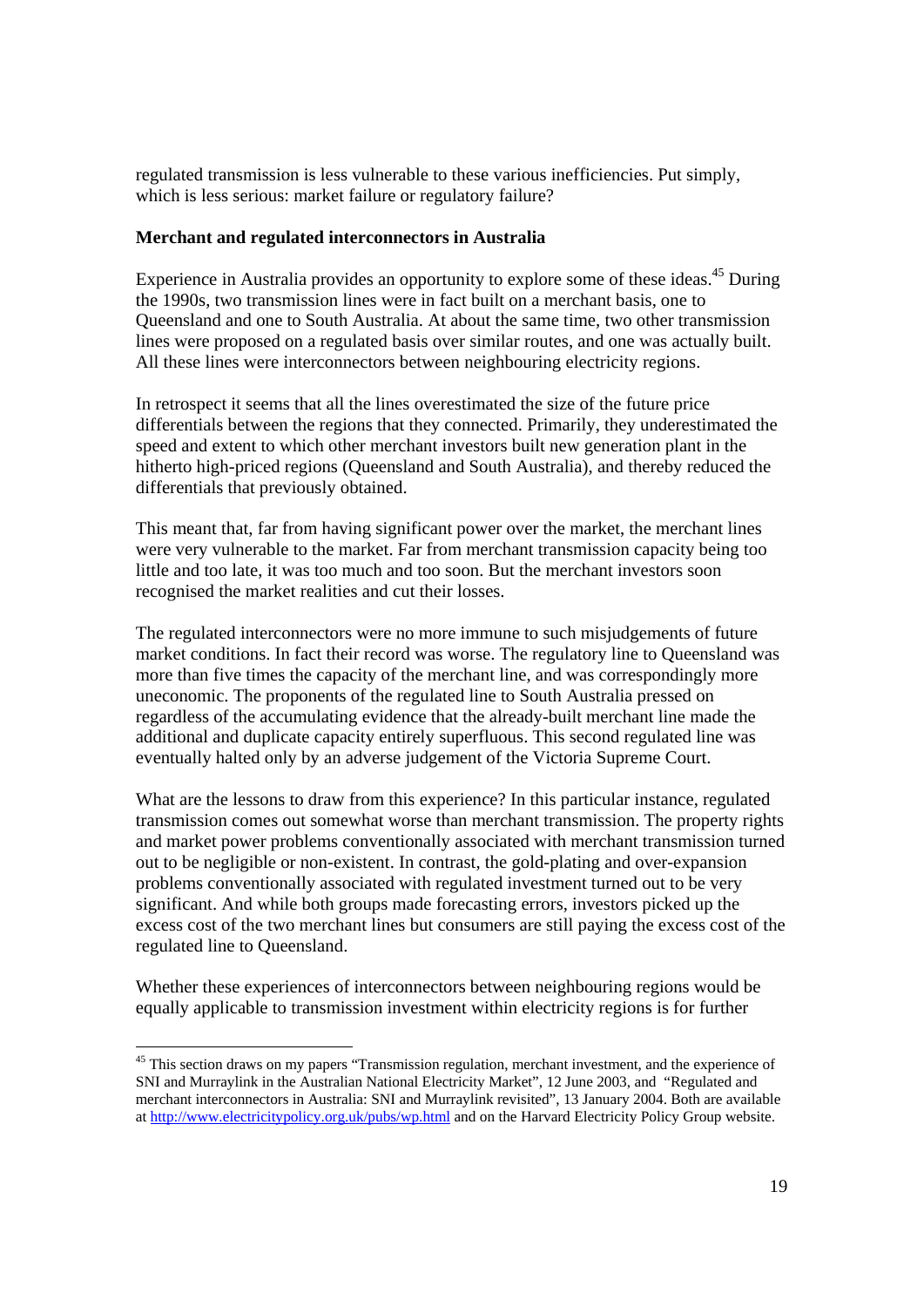consideration. However, analyses of transmission policy need to incorporate explicitly both market and regulatory failure, to evaluate the likely extent of each, and to take steps to minimise the extent of this. Analyses also need to recognise that a significant part of transmission investment seems to be driven by considerations other than economic efficiency. It would seem more sensible to recognise and quantify any 'non-economic' considerations, and to enable both merchant and regulated investments to qualify for any associated remuneration. This seems to have been an early aim of the Australian regulatory framework but it has remained undeveloped.

### **User-pays transmission arrangements in Argentina**

The next example is an alternative to both regulated and merchant transmission. In 1992 Argentina reformed its electricity sector along similar lines to the UK, with considerable restructuring and privatization. This was generally deemed a success. <sup>46</sup> However, one rather novel aspect of Argentine reform has attracted particular and critical attention, namely the arrangements for transmission expansion. Major transmission expansions were no longer to be decided by the transmission owner or the regulator, but were henceforth the responsibility of the users of the transmission system. A new so-called Public Contest method required users to propose and vote on major expansions. Approved expansions were then put out to competitive tender. All users within a defined Area of Influence of the expansion – the so-called beneficiaries of the expansion - would then share the cost on the basis of their actual usage over an agreed amortization period.

The Public Contest method was adopted in order to avoid the inefficiencies and overexpansions of the previous state-owned era, for which inadequate regulation was partly to blame. In economic language, it was to overcome the incentive to gold-plating associated with regulated transmission. The users (or beneficiaries) of an expansion would be bestplaced to decide whether the benefits of an expansion were worth the costs. The Public Contest arrangements were designed to maximize the role for market participants and competition, and to minimize the role for regulation.

Critics soon found a reason to attack the method. In the mid-1990s, a major transmission expansion known as the Fourth Line was proposed to convey electricity to meet expanding demand in Buenos Aires. The Fourth Line had been long-expected and the regulator described it as 'much-needed'. But at the first vote the Line was rejected, though a subsequent proposal was accepted. Many held the rejection and delay to be an indication of the lack of success of the transmission expansion policy. $47$  Some said that a voting method involving users would be unworkable because of transactions costs.

 $\overline{a}$ 

<sup>&</sup>lt;sup>46</sup> E.g. Michael Pollitt, "Electricity Reform in Argentina: Lessons for Developing Countries", Cambridge – MIT Institute Electricity Project, CMI Working Paper 52, September 2004.

<sup>&</sup>lt;sup>47</sup> Most commentators cite the important study by Chisari, O.O., Dal-Bó, P., and Romero, C.A., "High-Tension Electricity Network Expansion in Argentina: Decision Mechanisms and Willingness-to-pay Revelation," *Energy Economics*, 23, 2001, pp. 697-715.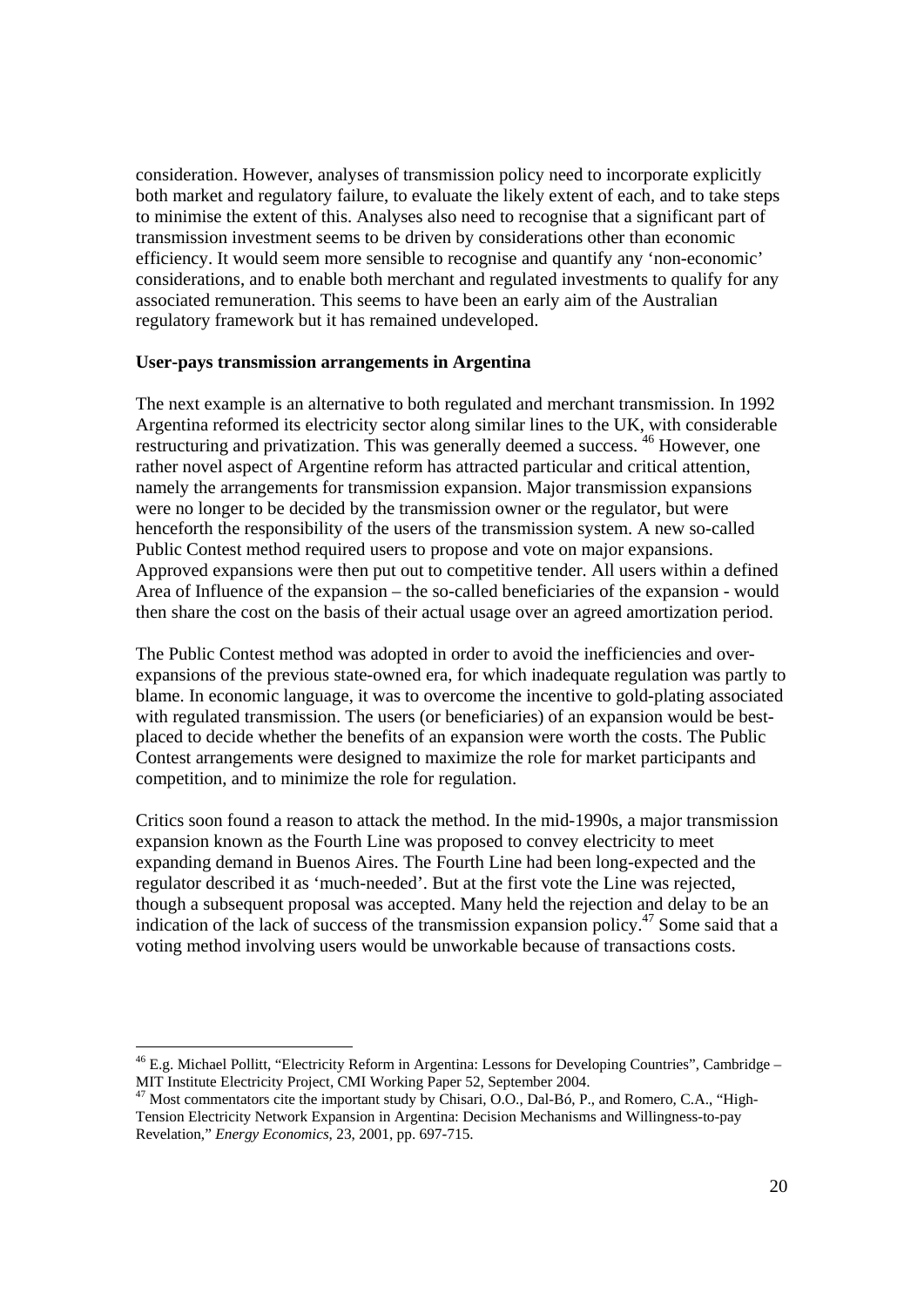Carlos Skerk and I have examined the history of transmission and its regulation in Argentina.48 On closer inspection, we find that the Fourth Line was an uneconomic project. The increased value of the electricity transmitted was less than the cost. Over time, the economic situation had changed. It was now more economic to build gas pipelines to Buenos Aires and to generate electricity there, than it was to build a new powerline to Buenos Aires.

In our view, the Argentine Public Contest method enabled economic expansions to take place, and generally avoided uneconomic expansions. It was characterized by mostly harmonious relationships between the parties rather than discord. There was competition to build the expansions that were put out to tender, and the cost per kilometer of major lines was roughly halved. Criticism of the Public Contest method was largely misplaced.

Argentine experience shows that it is feasible to transfer decision-making power from transmission companies and regulatory bodies to transmission users, and to put proposed investments out to competitive tender. This approach brought about greater efficiency in Argentina by disciplining decisions about whether and how to make transmission expansions, and securing their construction and operation at lower cost. This suggests that there may be scope for enabling market participants rather than regulators to make decisions about an even wider range of network investments that are presently subject to regulation, in a wide range of industries.

# **Negotiated settlements in North America**

My final example is taken from North America, where in some jurisdictions market participants effectively make decisions about a wide range of matters that have traditionally been thought to be the province of regulation alone. Typically there is an initial process during which the company is required to provide relevant information. Then interested parties including user and consumer groups negotiate a settlement or 'stipulation' with the regulated company, and put this proposal to the regulatory authority for confirmation. Although the practice is apparently widespread, there has been virtually no economic analysis of it. It appears to have been encouraged by the Federal Power Commission during the early 1960s as a way of working off a backlog of regulatory decisions. Several state utility commissions followed suit. It has since been seen primarily as a way of economising on time and cost, or reducing uncertainty, compared to traditional regulation which proceeds by litigation. The implication is that the outcome is unlikely to be significantly different from the outcome of litigated regulation.

<sup>48</sup> Stephen C Littlechild and Carlos J Skerk, "Regulation of transmission Expansion in Argentina: Part I, State Ownership, Reform and the Fourth Line" and "Regulation of Transmission Expansion in Argentina: Part II, Developments Since the Fourth Line", Cambridge – MIT Institute Electricity Project, CMI Working Papers 61 and 62, The Cambridge-MIT Institute, 15 November 2004, available at http://www.electricitypolicy.org.uk/pubs/wp.html. Revised versions are in the course of a journal review process.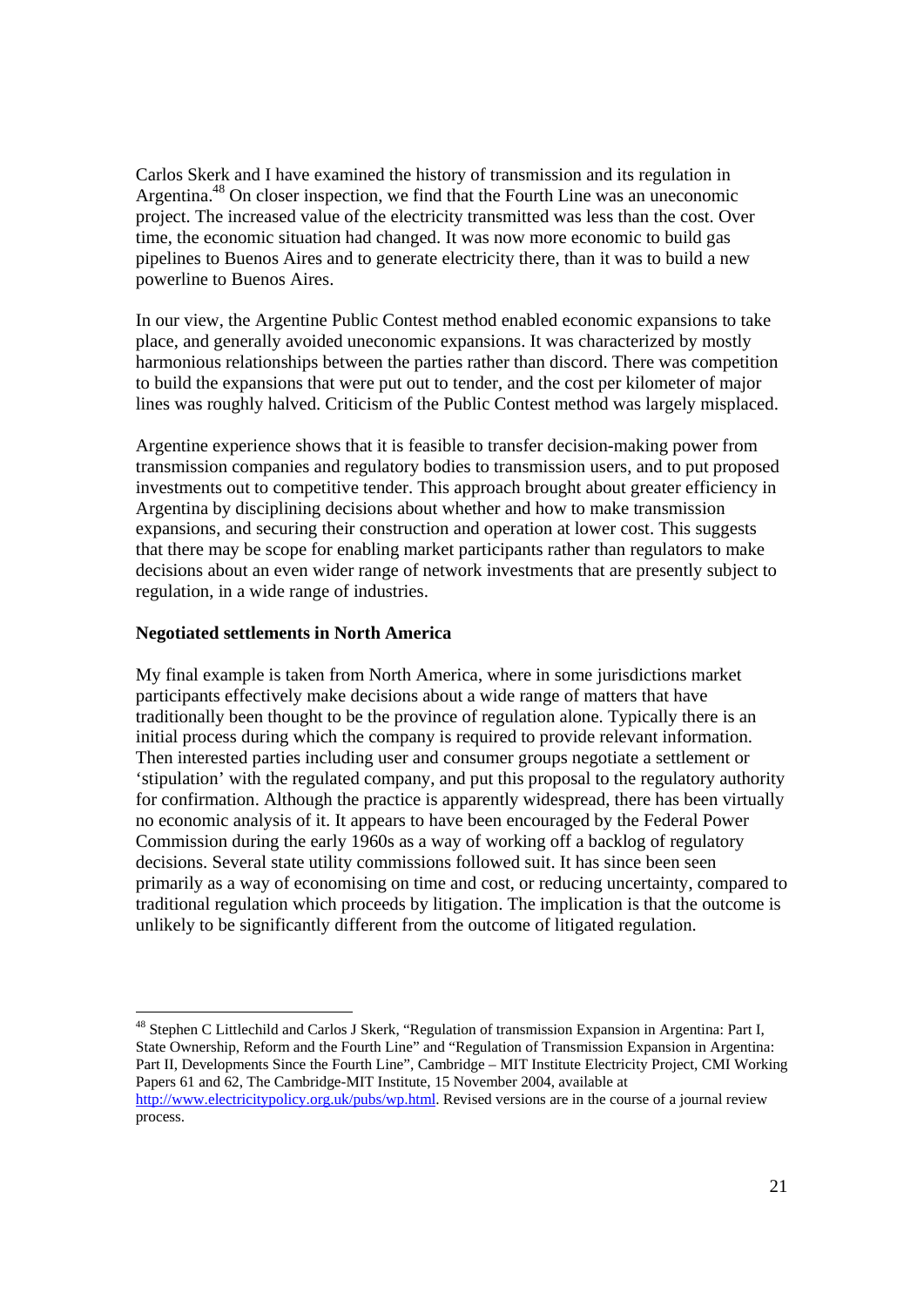Recent research on FERC practice suggests that, on the contrary, the outcomes are quite different.<sup>49</sup> The most innovative settlement outcome was the rate moratorium, a simple price cap, which FERC could not impose in a regulated (litigated) case. And in general the main purpose of substituting a negotiated settlement for a regulated one was to achieve a different outcome, not to reduce the cost or uncertainty of a similar one.

These conclusions mirror those that I found when examining the role of the Office of Public Counsel (OPC) in negotiating settlements (stipulations) of rate cases before the Florida Public Services Commission (PSC).<sup>50</sup> The OPC was set up to represent the citizens of Florida in utility matters. It often worked in tandem with representatives of larger consumers.

For gas, electricity and telephones sectors in total, stipulations were agreed in 31 per cent of earnings reviews. These stipulations brought tangible benefits. From 1976 to 2002 stipulations accounted for 77 per cent of rate reductions, but only 0.7 per cent of allowed rate increases.

There is evidence that these settlements secured a much better deal for customers than regulation would have done. Across these three sectors, the average value of a rate reduction was \$49.6m with a stipulation and \$6.7m without. In the electricity sector, nine stipulations accounted for \$3.8bn worth of rate reductions. Detailed examination suggested that most of these reductions were attributable to the stipulations. They would not otherwise have been achieved. At the very least they were achieved earlier than they otherwise might have been.

What did the utilities gain from settlements in return for these very significant rate reductions? They saved some costs, but these savings were relatively small, estimated at under 0.5% of the amounts involved in the settlements. Perhaps companies avoided some uncertainty or embarrassment of public hearings. But mainly they achieved innovative modifications to the traditional Public Service Commission procedures, often in the face of opposing advice by Commission staff.

One example of such a modification was more flexible accounting procedures (including deferring accounting provisions, and either not increasing depreciation or even reversing it). More importantly, companies and users were often able to agree the adoption of revenue-sharing incentive arrangements lasting several years instead of traditional rate of return regulation or earnings-sharing schemes. That is, they were able to get rid of a cap on profits in return for accepting a cap on prices or revenues. In effect, they managed to

<sup>49</sup> Zhongmin Wang, "Settling Utility Rate Cases: An Alternative Ratemaking Procedure", *Journal of Regulatory Economics*, Vol. 26, No. 2, September 2004, pp. 141-164.<br><sup>50</sup> "The bird in hand: stipulations, the consumer advocate and utility regulation in Florida", unpublished

manuscript, 7 April 2003. Some initial results were published in "Consumer Participation in Regulation: stipulated settlements, the consumer advocate and utility regulation in Florida", Market Design 2003 Conference, Stockholm, 17 June 2003, Slide presentation and conference paper (called Report) are in *Proceedings* at http://www.elforsk-marketdesign.net/archives/2003/conference/conferencemain\_en.htm.